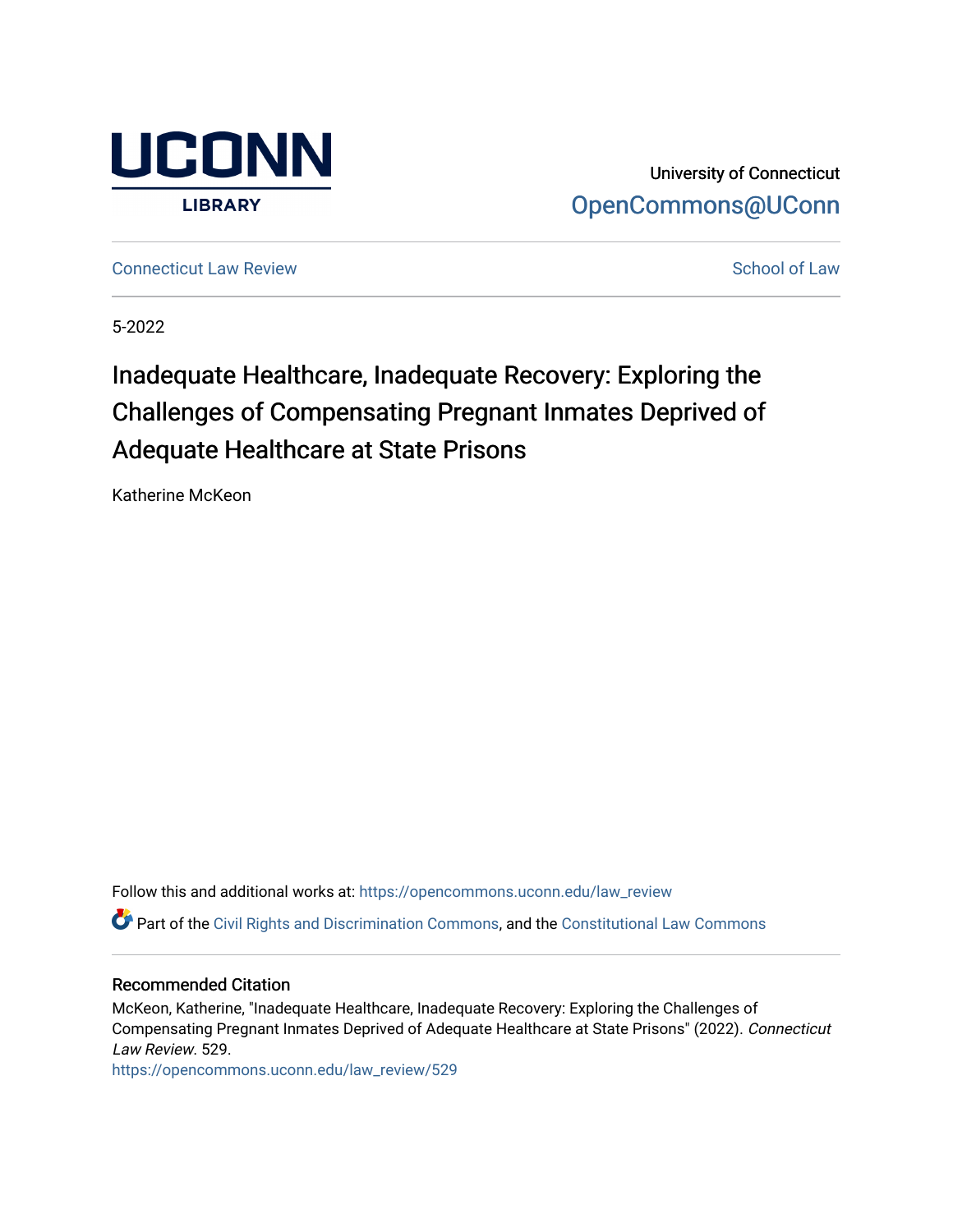# **CONNECTICUT LAW REVIEW**

VOLUME 54 MAY 2022 NUMBER 3

# **Note**

# Inadequate Healthcare, Inadequate Recovery: Exploring the Challenges of Compensating Pregnant Inmates Deprived of Adequate Healthcare at State Prisons

## KATHERINE MCKEON

*Prenatal healthcare services available to pregnant inmates in state prisons are wholly inadequate. Despite the glaring shortcomings of state prisons' healthcare services, there has still only been limited attention paid to rectifying the problem. This lack of attention is problematic for many reasons, but especially because the number of women in prisons has increased in recent decades and inmates who are pregnant when they arrive to prison face conditions that risk extreme health condition.*

*Not only are pregnant inmates subjected to inadequate healthcare services, but they also have very few legal remedies available to them when they have been deprived of adequate healthcare services. The primary legal tool available to*  women who experience a deprivation of healthcare services while pregnant in *prison is to file a claim under 42 U.S.C. § 1983, rooted in the Federal Civil Rights Act. Claimants can use this statutory provision to bring lawsuits against individuals or entities that have violated their federal rights, set out in federal codes and the U.S. Constitution, while acting under color of state law. However, it can be particularly challenging for women to make strong claims under § 1983. Since there is a lack of judicial clarity about what actually constitutes adequate and essential medical care, it is difficult for claimants to make convincing legal claims rooted in violations of the law.* 

*This Note begins by exploring the need for improvements in the healthcare available to pregnant inmates through the lens of* Laboy v. Semple*, a case filed in the United States District Court for the District of Connecticut. It then describes how pregnant inmates can make a claim under § 1983 when they have been deprived of adequate healthcare services, while noting the shortcomings and effectiveness of the various forms of § 1983 claims. This Note concludes by offering solutions to remedy both the inadequate healthcare services available in state prisons and the inadequate recovery avenues available to affected women.*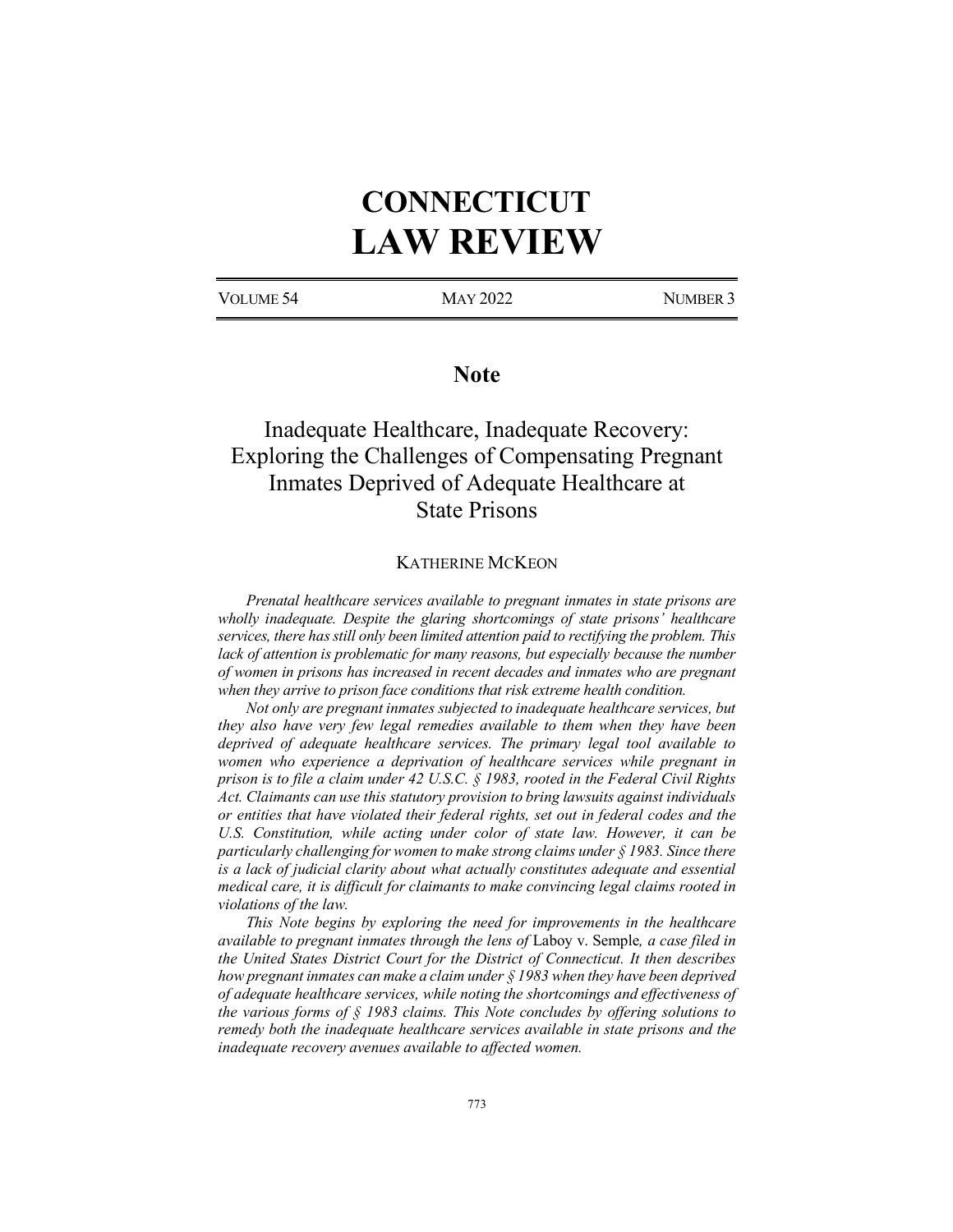# **NOTE CONTENTS**

| L                                        |                                                                                                     |  |
|------------------------------------------|-----------------------------------------------------------------------------------------------------|--|
| $A_{\cdot}$<br>B.                        |                                                                                                     |  |
|                                          |                                                                                                     |  |
|                                          |                                                                                                     |  |
| $A_{\cdot}$<br>$\mathbf{B}$ .            | LEGAL BACKGROUND OF 42 U.S.C. § 1983 CLAIMS 785<br>USING 42 U.S.C. § 1983 TO RECOVER FOR INADEQUATE |  |
| $\mathcal{C}$ .<br>D.                    |                                                                                                     |  |
| IV. DEVELOPING BETTER HEALTHCARE SYSTEMS |                                                                                                     |  |
|                                          |                                                                                                     |  |

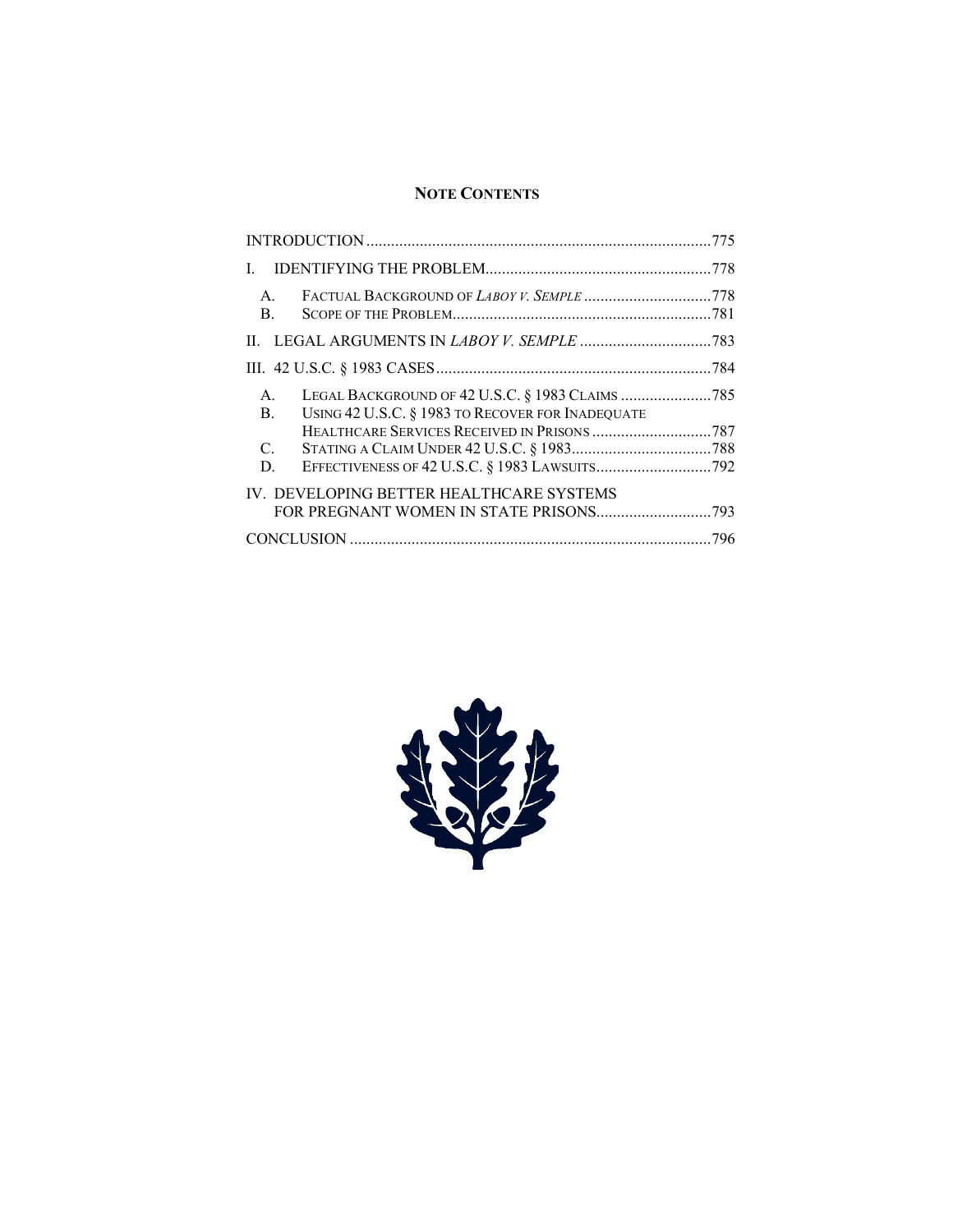# Inadequate Healthcare, Inadequate Recovery: Exploring the Challenges of Compensating Pregnant Inmates Deprived of Adequate Healthcare at State Prisons

# KATHERINE MCKEON \*

#### **INTRODUCTION**

Connecticut is one of just six states in the United States to have implemented the First Congress of the United Nations' Standard Minimum Rules for the Treatment of Prisoners, which the United Nations first adopted in  $1955<sup>1</sup>$ . These rules emphasize the importance of providing prison inmates with adequate access to healthcare and outline the "generally accepted principles and practice(s) in the treatment of prisoners."2 Specifically, these rules require women's prison facilities to make "special accommodations for pregnant inmates to ensure that they receive any necessary care during and after pregnancy."<sup>3</sup>

At first glance, the implementation of these rules may seem like a victory for pregnant inmates serving time in Connecticut state prisons. Despite Connecticut's seemingly progressive step toward ensuring that pregnant inmates have access to adequate healthcare services while they are in jail, there are still violations of these fundamental healthcare protections in Connecticut state prisons. Even with the adoption of the United Nations' Standard Minimum Rules, Connecticut state prisons still fail to provide pregnant inmates with access to healthcare during their pregnancies. The

 <sup>\*</sup> J.D. Candidate, University of Connecticut School of Law, May 2022. Katherine would like to thank *Connecticut Law Review*'s editorial board for its exceptional work in preparing this Note for publication. This Note is dedicated to Katherine's grandmother, Bernadette Forget, for sparking her interest in the healthcare industry and providing her with unwavering support from the day she was born. Katherine would also like to give a special thanks to her parents, Jamie and Chris McKeon, for always believing in her and encouraging her in all of her endeavors.<br><sup>1</sup> Heather L. McCray, *Pregnant Behind Bars: Chapter 608 and California's Reformation of the* 

*Medical Care and Treatment of Pregnant Inmates*, 37 MCGEORGE L. REV. 314, 316 n.21 (2006); *see also Accomplishments in 1968-1993*, CONN. STATE DEP'T OF CORR., https://portal.ct.gov/DOC/Accomplishment/ Accomplishments-in-1968-1993 (last visited Sept. 15, 2021) (noting that in the fiscal year of 1974–1975, the Connecticut Department of Corrections became "the first in the nation to adopt the United Nation's [sic] minimum standards for treatment of offenders").

<sup>2</sup> McCray, *supra* note 1, at 315–16 (quoting Steven M. Karlson, *International Human Rights Law: United States' Inmates and Domestic Prisons*, 22 NEW ENG. J. ON CRIM. & CIV. CONFINEMENT 439, 451–52 (1996)).

<sup>3</sup> *Id.* at 316.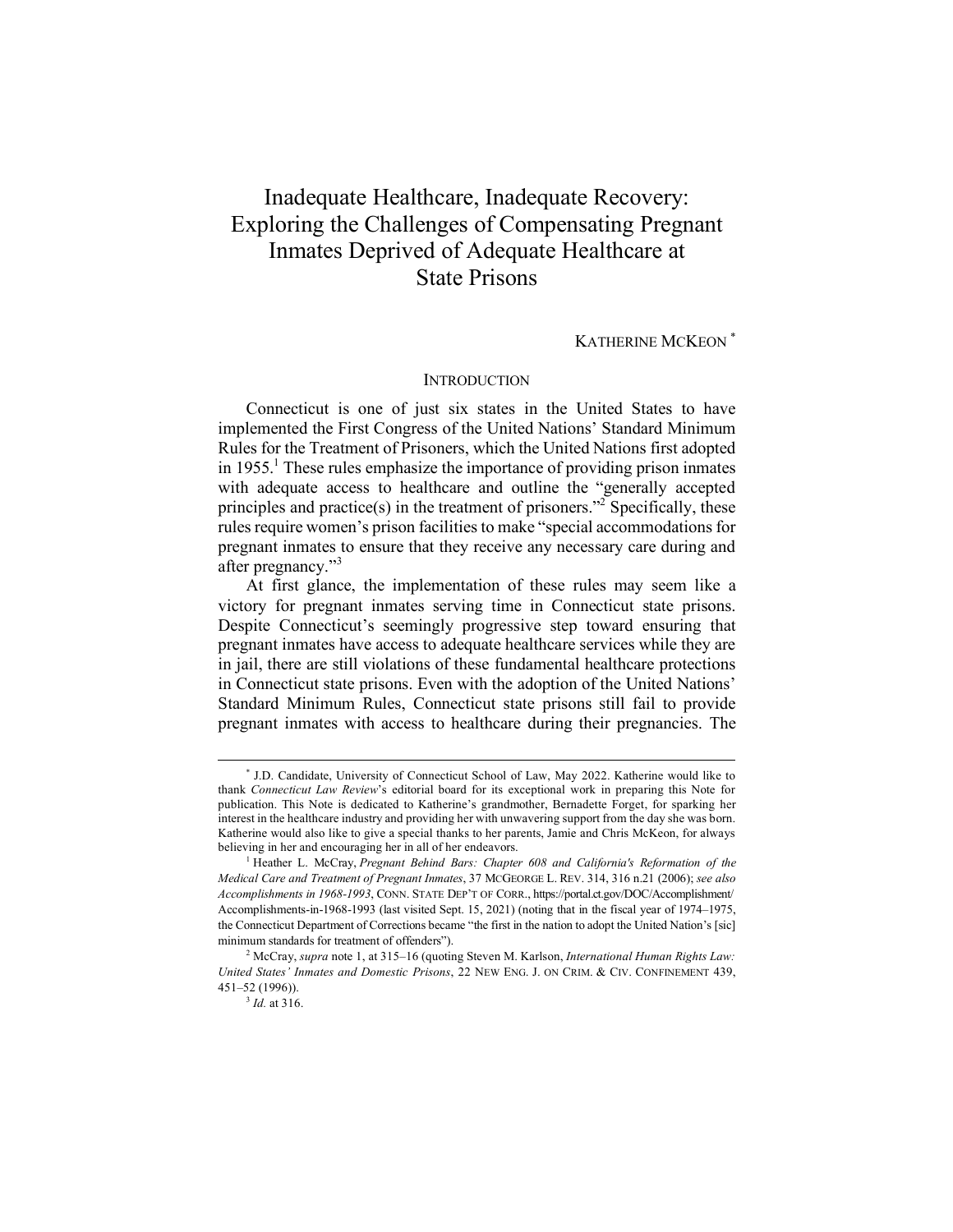limited services these prisons do provide are wholly inadequate and make it difficult for women to take proper care of their bodies.

Consider the recent case *Laboy v. Semple*, originally filed in the United States District Court for the District of Connecticut.<sup>4</sup> Tianna Laboy filed suit in response to the circumstances surrounding the birth of her child while she was incarcerated at York Correctional Institution, an all-women's prison located in Niantic, Connecticut.<sup>5</sup> Despite her many pleas for help, Ms. Laboy was effectively forced to give birth to her child in the toilet of her own cell, without any assistance from medical personnel.<sup>6</sup> Ms. Laboy filed a civil rights action for damages under 42 U.S.C. § 1983 against the prison, alleging that the denial and delay in medical care violated her rights under the Fourth and Fourteenth Amendments to the U.S. Constitution and the Americans with Disabilities Act  $(ADA)$ .<sup>7</sup> This case did not make it to trial, as the parties settled in December  $2020$ .<sup>8</sup> Although Ms. Laboy's case was settled, the facts surrounding her case raise questions about the ways in which inmates can use 42 U.S.C. § 1983 to recover damages when prisons fail to provide them with adequate healthcare.

Using *Laboy* and similar cases as examples, this Note will expose the clear need for improved healthcare for pregnant women in prisons. This area of the law deserves attention now more than ever before, given its prevalence in the United States correctional system. A 2004 Bureau of Justice Statistics survey found that 4% of women in state prisons reported that they were pregnant when they first arrived at prison.<sup>9</sup> While 4% may not seem high, there were 111,616 women in prisons across the United States at the end of 2016.10 This number represented a 742% increase in the number of women in prisons across the United States at the end of  $1980$ .<sup>11</sup> The increasing rate of women in custody makes the issue of inadequate healthcare services available to pregnant women in state prisons an issue of utmost importance.

Despite the increasing number of women in prisons, there has been "limited attention to addressing incarcerated women's gender-specific health care needs."<sup>12</sup> In 1991, 6% of women who arrived at state prisons as

 <sup>4</sup> Redline of Proposed Second Amended Complaint at 1, Laboy *ex rel.* Baby N. v. Semple, No. 3:19-cv-00307-JCH (D. Conn. filed Sept. 1, 2020), ECF No. 111 attach. 1.

<sup>5</sup> *Id.* at 5.

<sup>&</sup>lt;sup>6</sup> *Id.* at 16.<br><sup>7</sup> *Id.* at 1.<br><sup>8</sup> Kelan Lyons & Jenna Carlesso, *State Settles Lawsuit with Woman Who Delivered Her Baby in a Prison Toilet*, CT MIRROR (Dec. 1, 2020), https://ctmirror.org/2020/12/01/state-settles-lawsuit-withwoman-who-delivered-her-baby-in-a-prison-toilet/.<br><sup>9</sup> Carolyn Sufrin et al., *Pregnancy Outcomes in US Prisons, 2016–2017*, 109 AM. J. PUB. HEALTH

<sup>799, 799</sup> (2019), https://www.ncbi.nlm.nih.gov/pmc/articles/PMC6459671/pdf/AJPH.2019.305006.pdf.

<sup>10</sup> *Id.* <sup>11</sup> *Id.*

<sup>&</sup>lt;sup>12</sup> AM. COLL. OF OBSTETRICIANS & GYNECOLOGISTS, REPRODUCTIVE HEALTH CARE FOR INCARCERATED PREGNANT, POSTPARTUM, AND NONPREGNANT INDIVIDUALS e26 (2021),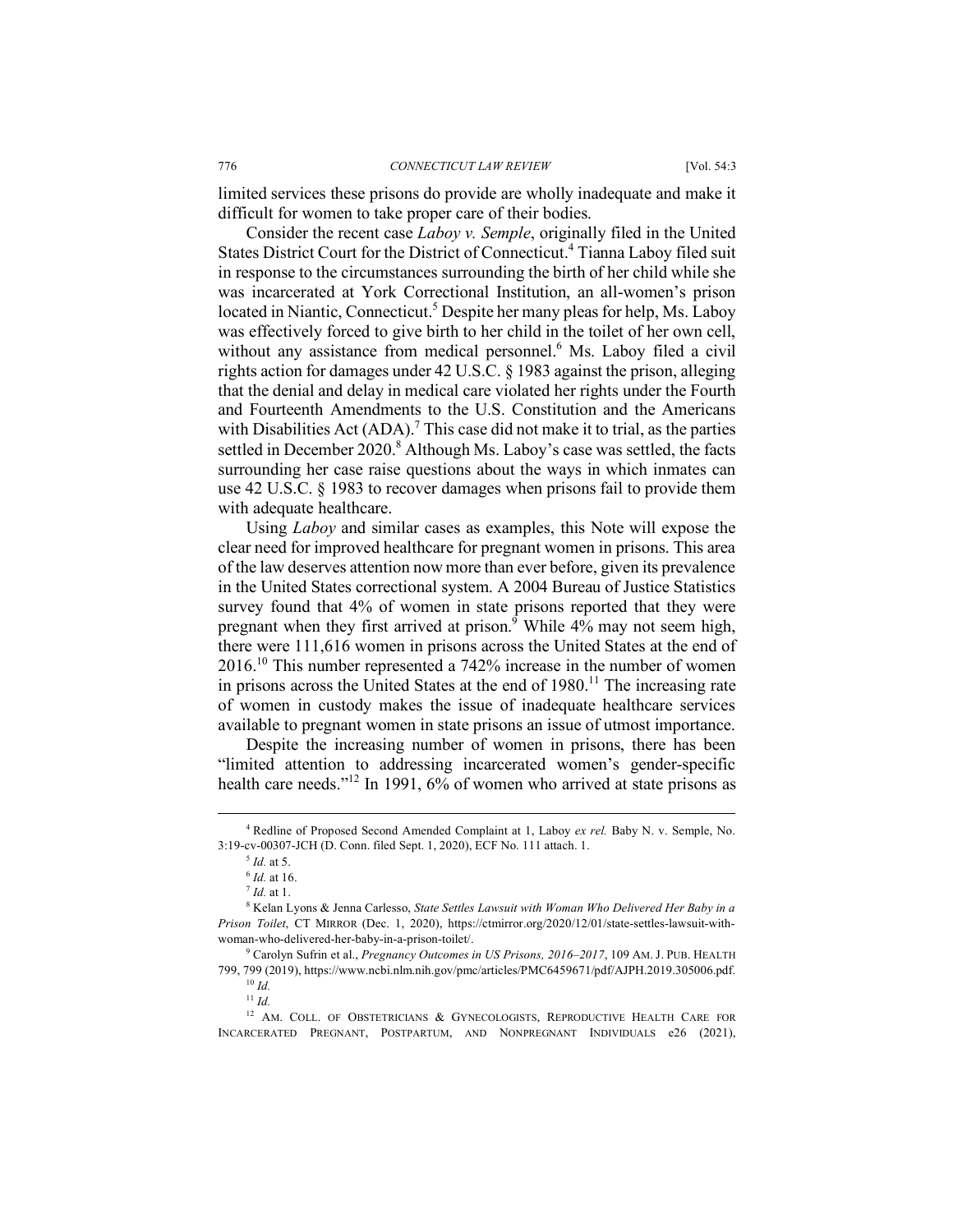inmates or pretrial detainees were pregnant.<sup>13</sup> A study of forty-three states, conducted by the U.S. Government Accountability Office, found that 1,900 women were pregnant when they were admitted to prisons across the United States in 1998 and, that same year, 1,400 women gave birth in prisons.<sup>14</sup> These statistics are particularly alarming, given that many of these pregnancies are considered to be high-risk due to the "constellation of difficulties that pregnant incarcerated women face."<sup>15</sup> For example, histories of drug addiction, sexually transmitted diseases, mental health issues, and substance abuse disorders may complicate these pregnancies.<sup>16</sup> Research also suggests a lack of prenatal education for pregnant women in prison, which can lead to misinterpretation of physical symptoms, self-evaluations, self-diagnoses, self-remedies, and a general spread of misinformation.<sup>17</sup> In such high-risk environments, misinformation could have disastrous effects on pregnant women and their unborn children. The increasing number of women in prisons with potentially high-risk pregnancies creates a clear need for proper healthcare services in prisons across the country.

Prenatal healthcare services available in U.S. prisons are very limited.18 A 1993 study found that only 48% of the surveyed prisons reported that they developed specific policies regarding the medical treatment and healthcare of pregnant inmates.<sup>19</sup> While 48% of prisons claimed to provide prenatal care, only 15% provided pregnant inmates with "appropriate diets" and only 9% provided pregnant inmates with access to full-time care from registered nurses.<sup>20</sup> Although prenatal care is advancing as a whole, correctional facilities are simply not implementing these medical services and treatment options in their facilities for inmates who are pregnant.<sup>21</sup> Prison administrators certainly have "a long way to go" when it comes to meeting the healthcare needs of pregnant inmates.<sup>22</sup> As a growing population at risk of developing serious conditions and complications, pregnant incarcerated women need access to adequate and proper healthcare now more than ever.

This Note aims to advise incarcerated pregnant women on the ways they can seek justice after experiencing deprivations of their rights to medical treatment while in prison, while simultaneously highlighting the ways

https://www.acog.org/-/media/project/acog/acogorg/clinical/files/committee-opinion/articles/2021/07/ reproductive-health-care-for-incarcerated-pregnant-postpartum-and-nonpregnant-individuals.pdf. 13 Kelly Parker, *Pregnant Women Inmates: Evaluating Their Rights and Identifying Opportunities* 

*for Improvements in Their Treatment*, 19 J.L. & HEALTH 259, 264 (2005).<br><sup>14</sup> *Id.* at 264–65, 265 n.27.<br><sup>15</sup> *Id.* at 265.<br><sup>16</sup> *Id.*; AM. COLL. OF OBSTETRICIANS & GYNECOLOGISTS, *supra* note 12.

<sup>17</sup> Parker, *supra* note 13, at 266.

<sup>18</sup> *Id.* at 268. 19 *Id.*

<sup>20</sup> *Id.*

<sup>21</sup> *Id.*

<sup>22</sup> *Id.* at 269.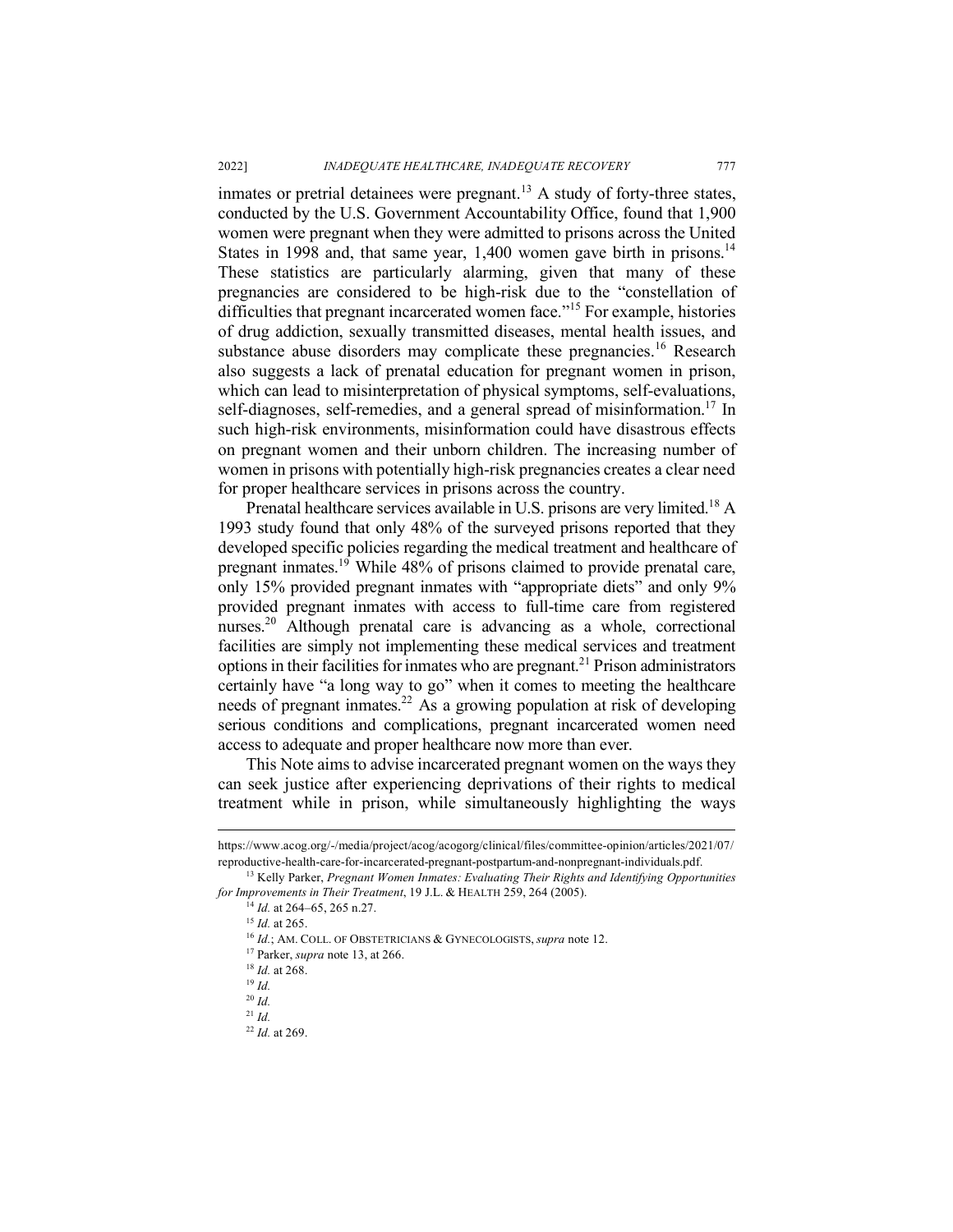#### 778 *CONNECTICUT LAW REVIEW* [Vol. 54:3

advocates can demand better healthcare for such a vulnerable population. Specifically, this Note will conduct an analysis of the advantages and disadvantages of using 42 U.S.C. § 1983 as an avenue for pregnant inmates to recover damages after prisons have deprived them of adequate prenatal healthcare services. After evaluating the pros and cons of this avenue for recovery, this Note will consider the ways in which states can ensure that pregnant inmates and pretrial detainees have access to improved prenatal healthcare services in state prisons.<sup>23</sup>

#### I. IDENTIFYING THE PROBLEM

#### A. *Factual Background of* Laboy v. Semple

The facts alleged in *Laboy v. Semple* illuminate the sort of situation in which a pregnant inmate may bring a 42 U.S.C. § 1983 case against a state prison. On August 15, 2017, the Connecticut Department of Corrections incarcerated Ms. Tianna Laboy and assigned her to the mental health unit of York Correctional Institution ("York"), located in Niantic, Connecticut, as a pretrial detainee.<sup>24</sup> At the time of her assignment to York, Ms. Laboy was eight weeks pregnant.<sup>25</sup> The University of Connecticut Medical Center and Correctional Managed Health Care classified Ms. Laboy's pregnancy as high-risk because of her young age of nineteen, existing medical conditions, and the fact that she was initially pregnant with twins but had already lost one of the fetuses.<sup>26</sup> As a result, Ms. Laboy was more likely to deliver her baby pre-term.27 With this complication, there were risks of "stillbirth, birth asphyxia and birth injury or trauma" for Ms. Laboy and the fetus. $28$ 

While incarcerated at York, Ms. Laboy saw Dr. Tricia Machinski, the only gynecologist servicing the entire prison population at "regular

<sup>&</sup>lt;sup>23</sup> The issue presented in this Note has a broad scope and can implicate issues of age, gender, sexuality, identity, socio-economic status, and more. This Note is not intended to be a comprehensive analysis of all of the different lenses of analysis that may be considered in conjunction with this topic. Instead, it focuses on the larger scope and implications of the problem. Future scholarship should explore the ways in which subgroups in the population of incarcerated pregnant women are affected by inadequate prenatal and reproductive healthcare in prisons. For more specific and thorough analyses of some of these topics, see Morgan S. Mason, Note, *Breaking the Binary: How Shifts in Eighth Amendment Jurisprudence Can Help Ensure Safe Housing and Proper Medical Care for Inmates with Gender Dysphoria*, 71 VAND. L. REV. EN BANC 157 (2018); Estalyn Marquis, *"Nothing Less than the Dignity of Man": Women Prisoners, Reproductive Health, and Unequal Access to Justice Under the Eighth Amendment*, 106 CALIF. L.REV. 203 (2018); Christina Scotti, *Generating Trauma: How the United States Violates the Human Rights of Incarcerated Mothers and Their Children*, 23 CUNY L. REV. 38 (2020).

<sup>24</sup> Redline of Proposed Second Amended Complaint, *supra* note 4, at 2, 5.

<sup>25</sup> *Id.* at 6.

<sup>26</sup> *Id.* at 6–7.

 $^{27}$  *Id.* at 6.

<sup>28</sup> *Id.* at 7.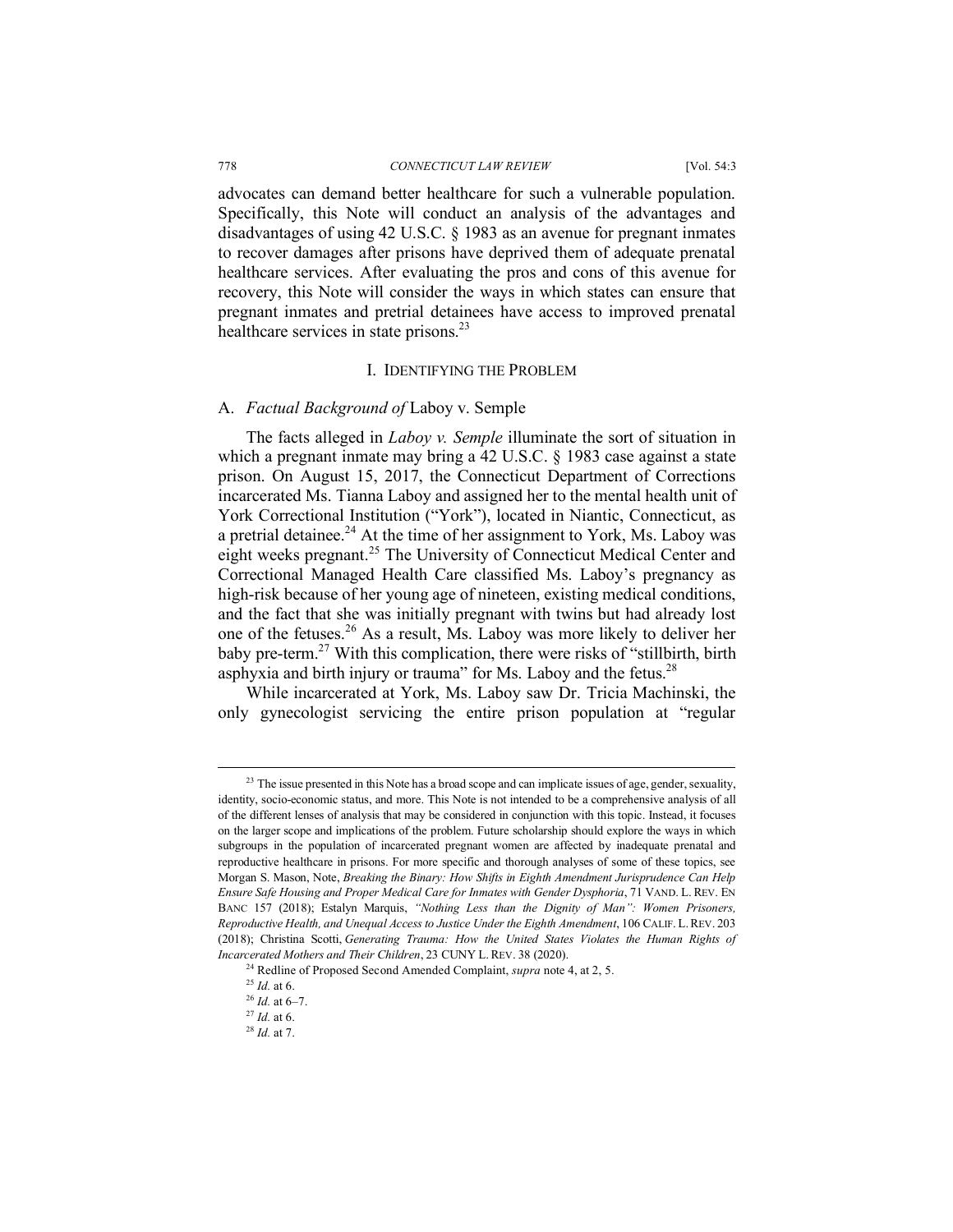intervals."29 Dr. Machinski exclusively worked during the weekdays, meaning that she was unavailable during the evenings and weekends, and, even worse, she was not required to be "on call" for inmates in need of her medical services.<sup>30</sup>

The last time that Ms. Laboy saw Dr. Machinski was on February 6, 2018, seven days before Ms. Laboy gave birth to her child.<sup>31</sup> On February 7, when Ms. Laboy was thirty-four weeks pregnant, she started experiencing pain in her lower abdomen, which is a sign of pre-term labor.<sup>32</sup> Ms. Labov was taken to the prison's "RN sick call," where nurses detected a fetal heart rate, but did not perform tests to check for pre-term labor, uterine contractions, or other problems.<sup>33</sup> The nurses also informed Ms. Laboy that she would not be able to see Dr. Machinski for nearly another week.<sup>34</sup>

Three days later, Ms. Laboy went to RN sick call for a second time, complaining of more pain in her abdomen and vaginal discharge, which is another symptom of pre-term labor, but the nurses turned her away because "there was no protocol for this complaint."35 Ms. Laboy's symptoms worsened over the next day as she experienced thicker discharge containing blood and increased pressure in her lower abdomen and pelvic area.<sup>36</sup> Ms. Laboy went to the  $\overline{RN}$  sick call for a third time, seeking assistance, but the nurses turned her away and told her to return if she experienced contractions less than two minutes apart.<sup>37</sup> The next day, Ms. Laboy began to experience extreme abdominal pain that made her feel like "her stomach was twisting inside out."38 Ms. Laboy went to the RN sick call for a fourth time, but she was turned away after a nurse determined that she was not in labor.<sup>39</sup> The nurse made this determination without performing an internal exam, consulting Dr. Machinski, or reviewing Ms. Laboy's prior medical history.<sup>40</sup>

That night, Ms. Laboy lay awake "crying in pain."41 Correctional officers heard Ms. Laboy's cries but told her they could not help her because the nurses "didn't want to see her again."42 Around 4:30 A.M. on February 13, 2018, Ms. Laboy had a large amount of bloody discharge while using

<sup>29</sup> *Id.* at 12. 30 *Id.* <sup>31</sup> *Id.* at 12, 16. 32 *Id.* at 12–13. <sup>33</sup> *Id.* at 13. <sup>34</sup> *Id.* <sup>35</sup> *Id.* <sup>36</sup> *Id.* at 14. 37 *Id.* <sup>38</sup> *Id.* <sup>39</sup> *Id.* <sup>40</sup> *Id.* <sup>41</sup> *Id.* at 15. <sup>42</sup> *Id.*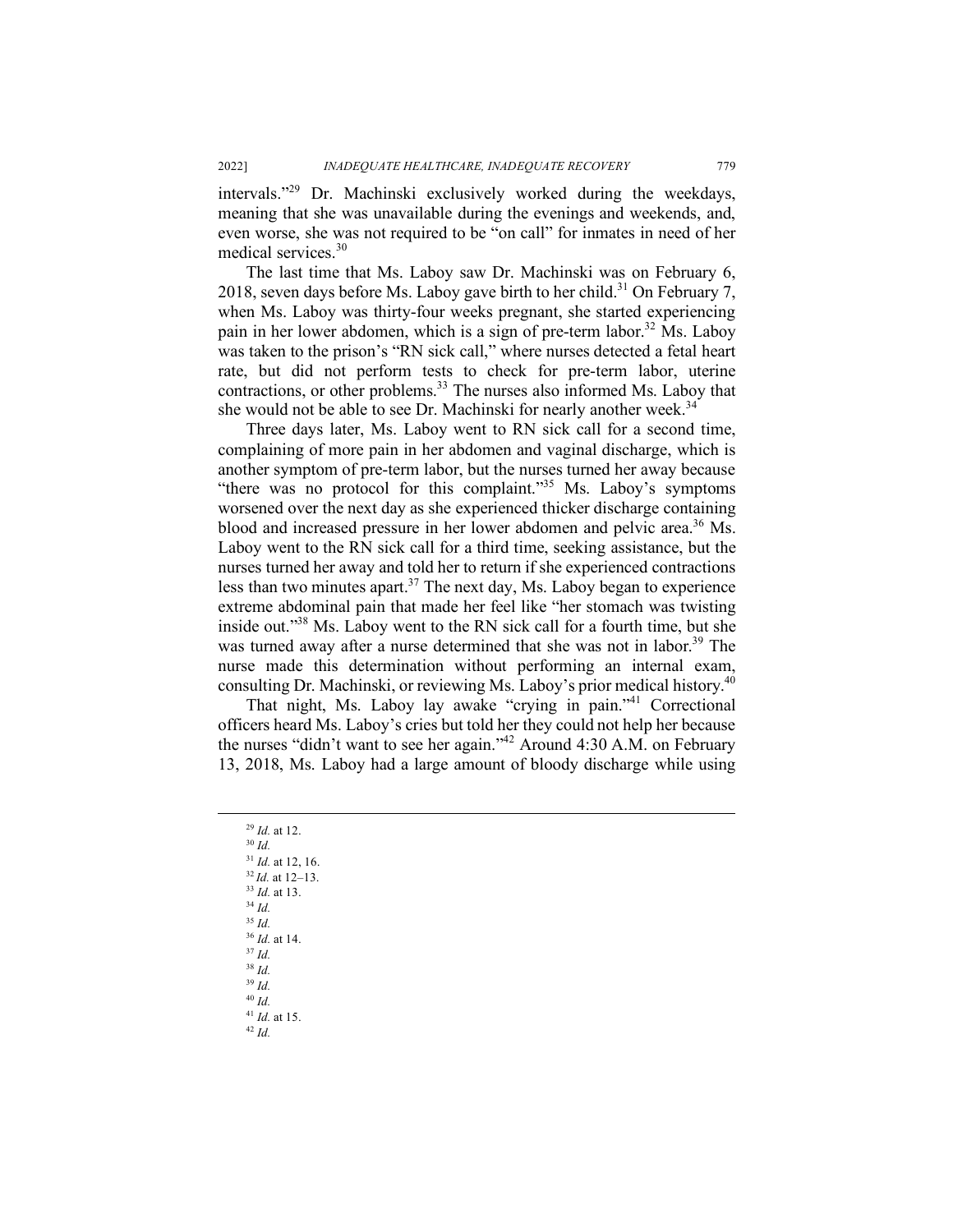the bathroom and she continued to have extreme pain in her abdomen.<sup>43</sup> She used the call button in her cell to speak with medical staff members, who told her that Dr. Machinski planned to come to the prison around 7:30 A.M. and could see her at that time.<sup>44</sup> Around 5:30 A.M., Ms. Laboy tried to have breakfast in the cafeteria, but the "continuous, sanguineous discharge" from the labor she was experiencing was so heavy that she had to place a t-shirt between her legs to prevent leaking, since she did not have any feminine hygiene products.<sup>45</sup> After breakfast, Ms. Laboy was unable to walk back to her cell without clinging to the prison walls for support.<sup>46</sup>

About an hour later, while sitting on the toilet in her locked cell with her cellmate, Ms. Laboy gave birth to her child.<sup>47</sup> Her child was born five weeks early and was not initially breathing in the moments following its birth.<sup>48</sup> Ms. Laboy's cellmate suggested that she pat the baby on its back to dislodge the birth fluid.<sup>49</sup> Following this advice, Ms. Laboy was finally able to help her child breathe for the first time without assistance from any medical personnel. <sup>50</sup> Ms. Laboy had used the intercom in her cell two different times to tell the prison staff that she was about to give birth, but the medical personnel did not arrive to assist her until approximately five minutes after her child was born.<sup>51</sup> Upon their arrival, the medical staff members did not have any blankets, towels, or birth kits with them, even though the correctional offers had alerted them about the details of the situation.<sup>52</sup> It was not until ten minutes after the baby was born that the medical staff members returned to Ms. Laboy's cell with proper medical equipment and cut the umbilical cord.<sup>53</sup> Ms. Laboy's child spent two weeks in an intensive care unit after being born in the prison cell at York.<sup>54</sup>

Once news broke about the conditions in which Ms. Laboy was forced to give birth while in prison, "clerics, human rights activists and community leaders" demanded that the state of Connecticut and the Attorney General "give Laboy justice and provide female prisoners with adequate health care."<sup>55</sup> This case sparked concerns in Connecticut about the medical

 <sup>43</sup> *Id.*

<sup>44</sup> *Id.*

<sup>45</sup> *Id.*

<sup>46</sup> *Id.* at 15–16. 47 *Id.* at 16.

<sup>48</sup> Dave Collins, *Connecticut Settles Suit by Inmate Who Gave Birth in Prison Cell*, HARTFORD COURANT (Dec. 1, 2020, 6:28 PM), https://www.courant.com/news/connecticut/hc-news-connecticutinmate-jail-cell-birth-lawsuit-20201201-pd6rkvhtanccxchfchovkyz3s4-story.html. 49 *Id.*

<sup>50</sup> *Id.* 

<sup>51</sup> Redline of Proposed Second Amended Complaint, *supra* note 4, at 16–17.

<sup>52</sup> *Id.* at 17. 53 *Id.*

<sup>54</sup> Collins, *supra* note 48. 55 *Id.*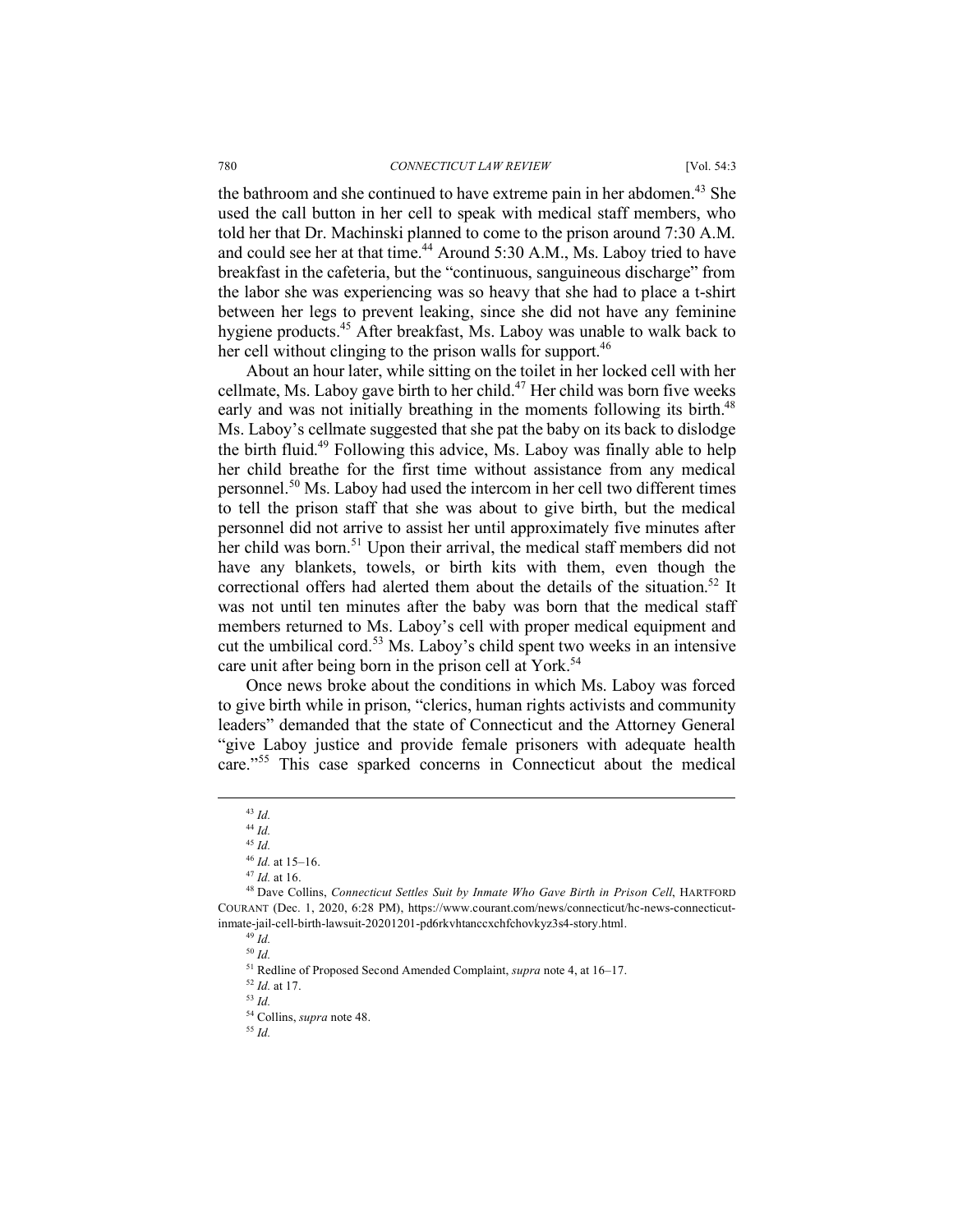treatment that inmates receive in prisons across the state.<sup>56</sup> Although Ms. Laboy's case certainly highlights the shortcomings of the healthcare services available to pregnant inmates in Connecticut state prisons, this case is just one instance of a national problem. Similar occurrences are happening at state prisons all over the country, illustrating the need for comprehensive prison healthcare reform.

#### B. *Scope of the Problem*

Tianna Laboy's story is just one consequence of a national failure to properly allocate healthcare resources to state prisons. Consider the example of Talisa Pool. An Arkansas jury convicted Ms. Pool in state court and sentenced her to ten years in prison.<sup>57</sup> While she was out on bond pending her appeal, Ms. Pool learned she was pregnant.<sup>58</sup> She turned herself in to begin serving her sentence before she had any prenatal care appointments.<sup>59</sup> On May 8, 2001, Ms. Pool was at the Sebastian County Detention Center  $(SCDC)$  when she realized she was vaginally bleeding.<sup>60</sup> After informing SCDC staff that she was pregnant and "passing blood clots," she asked to see one of SCDC's nurses.<sup>61</sup> The nurse who examined Ms. Pool seemed to doubt that she was actually pregnant and recommended that Ms. Pool just get some rest.<sup>62</sup>

After her appointment with the nurse, Ms. Pool returned to her cell, where she "stayed in her bed all day, slept, and held her belly" because of the severe cramping pain in her abdomen.<sup>63</sup> Ms. Pool repeatedly asked for Tylenol and sanitary pads throughout the day, but SCDC staff told her that the facility had run out of those products.<sup>64</sup> Meanwhile, Ms. Pool was bleeding so badly that fellow inmates brought one of her sanitary pads containing blood clots to a deputy, who was supposed to show it to a nurse on duty.<sup>65</sup> However, no one came to check on Ms. Pool.<sup>66</sup> Over the next few days, Ms. Pool repeatedly bled through her clothes.<sup>67</sup> Although she asked to see a doctor numerous times, she never spoke to one. <sup>68</sup> Her pain was so

 56 *Id.* <sup>57</sup> Pool v. Sebastian Cnty., 418 F.3d 934, 937 (8th Cir. 2005). <sup>58</sup> *Id.* <sup>59</sup> *Id.* <sup>60</sup> *Id.* at 937–38. 61 *Id.* at 938. 62 *Id.* <sup>63</sup> *Id.* <sup>64</sup> *Id.* <sup>65</sup> *Id.* <sup>66</sup> *Id.*

<sup>67</sup> *See id.* at 939 ("Noticing that blood had overflowed the pad and through Pool's clothes, the nurse asked why she hadn't been taken to the doctor . . . . Pool responded that she didn't know and that she had been bleeding like this for a couple of days.").<br><sup>68</sup> *Id*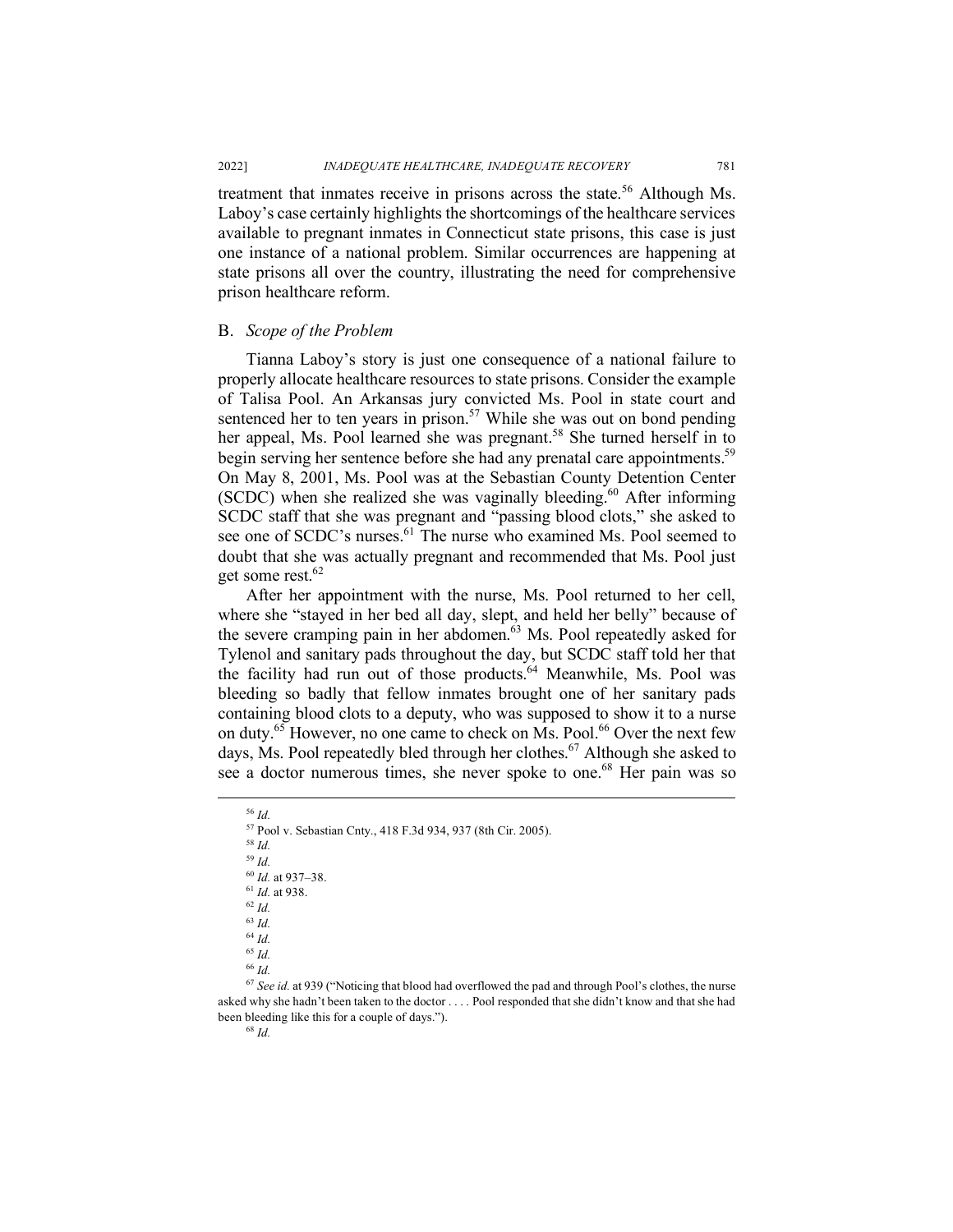intense that she could not eat or perform daily tasks.<sup>69</sup> Ms. Pool tried screaming as loudly as possible to get the attention of the prison deputies, but they told her that there were no doctors available for her to see and that there was nothing wrong with her.<sup>70</sup> Ms. Pool was put into an observation cell so she could rest, but she did not receive any medical aid until after she had a miscarriage on May 13, 2001.<sup>71</sup>

One of the deputies at the prison, Deputy Griffin, submitted a formal affidavit after Ms. Pool's miscarriage with her account of the incident.<sup>72</sup> Deputy Griffin reported that she and many of her coworkers were aware of what was happening to Ms. Pool, since they all had talked about it.<sup>73</sup> She explained that she went to her supervisor regarding Ms. Pool's condition, but her supervisor told her, " $F[* * *]$  her ..., she's going to prison and doesn't need a baby anyway."74 Her supervisor also told her not to help Ms. Pool because she "just wanted attention."<sup>75</sup> The "deliberate indifference" of the SCDC staff after Ms. Pool informed multiple deputies and nurses of her pain and continued bleeding formed the basis of Ms. Pool's  $\frac{8}{3}$  1983 lawsuit.<sup>76</sup>

Throughout the United States, pregnant inmates at state prisons experience similarly inadequate conditions. Diana Sanchez, a twenty-six-year-old inmate at Denver County Jail, called for help for hours before giving birth to her son, alone, in her cell.77 Ms. Sanchez received no medical aid or assistance during the birth of her son. <sup>78</sup> Unfortunately, her story is not unique, since reports from women in prisons across the country reveal a "similar disregard for pregnant women's basic needs."79 Pregnant inmates are not able to promptly see their doctors, do not have consistent prenatal care providers, do not receive sufficient information about their pregnancies, frequently experience delayed medical attention if complications arise, and often have very poor diets.80 One prisoner at Valley State Prison for Women, a prison in California, noted that "[y]ou can tell by the way [the medical practitioners in the prison] treat you when you're pregnant that they don't care."<sup>81</sup>

69 *Id.* 

<sup>70</sup> *Id.*

<sup>71</sup> *Id.*

<sup>72</sup> *Id.* at 940. 73 *Id.*

<sup>74</sup> *Id.*

<sup>75</sup> *Id.*

<sup>76</sup> MYRNA RAEDER, U.S. DEP'T OF JUST., NAT'L INST. OF CORR, PREGNANCY- AND CHILD-RELATED LEGAL AND POLICY ISSUES CONCERNING JUSTICE-INVOLVED WOMEN 14 (2013).

<sup>77</sup> Roxanne Daniel, *Prisons Neglect Pregnant Women in Their Healthcare Policies*, PRISON POL'Y INITIATIVE (Dec. 5, 2019), https://www.prisonpolicy.org/blog/2019/12/05/pregnancy/. 78 *Id.*

<sup>79</sup> *Id.*

<sup>80</sup> Robin Levi et al., *Creating the "Bad Mother": How the U.S. Approach to Pregnancy in Prisons Violates the Right To Be a Mother*, 18 UCLA WOMEN'S L.J. 1, 27–29 (2010). <sup>81</sup> *Id.* at 33.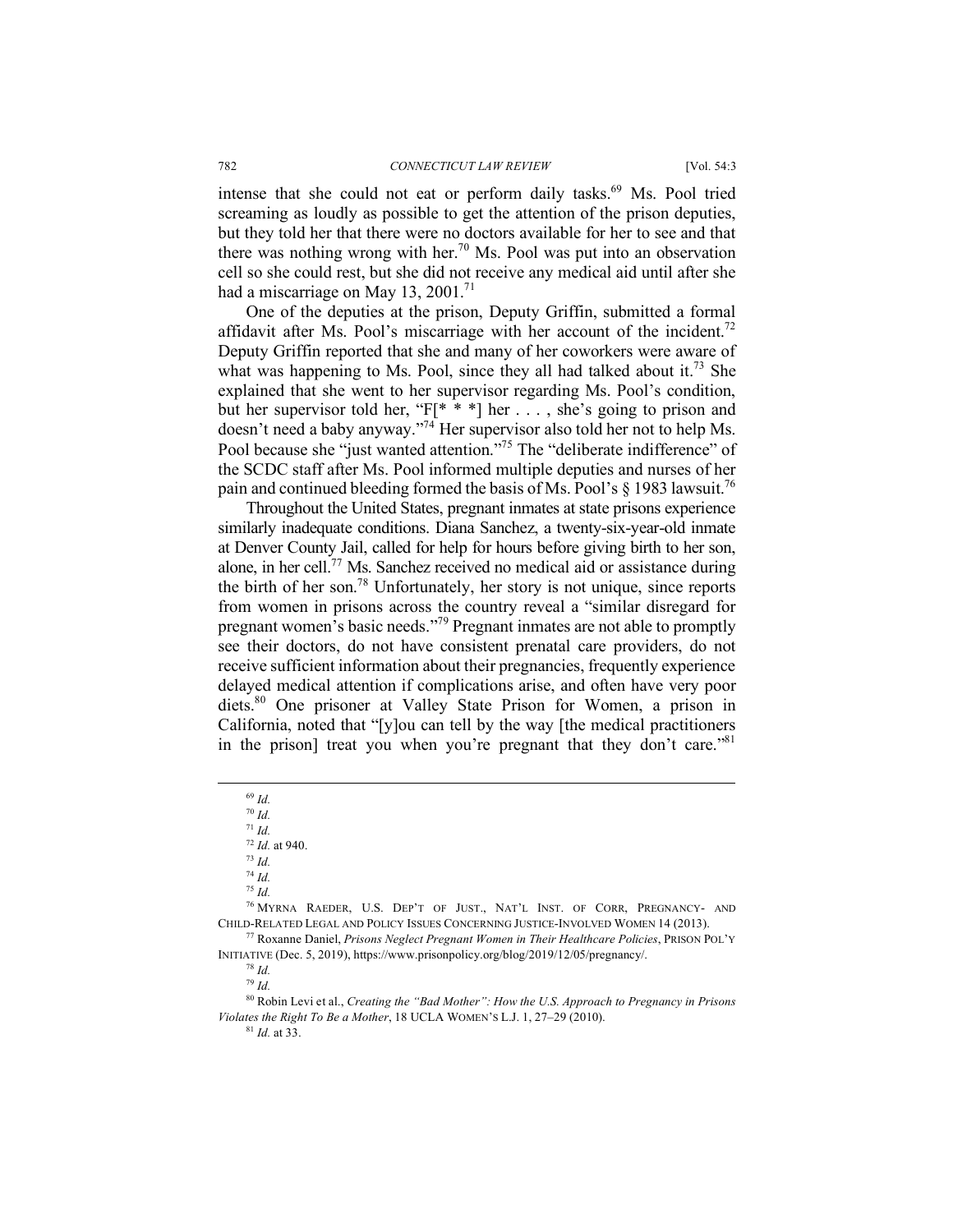Another woman, describing her experiences with the medical practitioners at the prison where she was incarcerated, said, "They don't care. You gotta be dying or you gotta be bleeding."<sup>82</sup> The common theme among these cases and testimonials is that there is a "glaring—and dangerous—lack of concern" among medical and non-medical staff members at state prisons when it comes to "the health and well-being of pregnant people."<sup>83</sup>

While there are indeed some correctional facilities that respond to the prenatal needs of pregnant inmates in a proper and adequate manner, these facilities are certainly not the norm. But it is clear that the level and adequacy of the medical care that a pregnant inmate receives can be entirely dependent on where she is incarcerated.<sup>84</sup> This reality, however, further highlights the scope of the problem. A woman's available healthcare options should not be left to chance.

#### II. LEGAL ARGUMENTS IN *LABOY V. SEMPLE*

In the wake of her traumatic and disturbing birth experience, Ms. Laboy sued Scott Semple, the Commissioner of the Connecticut Department of Correction; Dr. Tricia Machinski, the OB/GYN for York Correctional Institution; two correctional officers (Alberto Ortiz and Silvia Surreira); and two nurses (Michelle Fiala and Brianna Simmons).<sup>85</sup> Claiming that all of the listed defendants acted "recklessly and maliciously," and "with wanton" disregard," Ms. Laboy sought damages under 42 U.S.C. § 1983 for the "denial and delay in medical care in violation of the Fourteenth and Fourth Amendments to the United States Constitution as well as violations of the Americans with Disabilities Act."<sup>86</sup>

On December 2, 2020, the United States District Court for the District of Connecticut terminated the case's proceedings after both parties agreed to settle the lawsuit.<sup>87</sup> The terms of the settlement provided that the state of Connecticut would pay \$250,000 to the Laboy family and the state would waive any "right to recover debts Laboy incurred from her incarceration."<sup>88</sup> If Tianna Laboy took her case to trial, the state of Connecticut threatened to recover financial compensation for the amount it spent on her medical treatment at York.89 DeVaughn Ward, one of Ms. Laboy's attorneys, explained that his client may have successfully been able to take the case to

 $\frac{82}{10}$  *Id.*  $\frac{83}{10}$  at 29

<sup>83</sup> *Id.* at 29. 84 Parker, *supra* note 13, at 269. 85 Redline of Proposed Second Amended Complaint, *supra* note 4.

<sup>86</sup> *Id.*

<sup>87</sup> Order Terminating Motion to Dismiss, Laboy *ex rel.* Baby N. v. Semple, No. 3:19-cv-00307- JCH (D. Conn. filed Dec. 2, 2020), ECF 151; Lyons & Carlesso, *supra* note 8.<br><sup>88</sup> Kelan Lyons, *CT Pays \$250,000 to Woman Who Gave Birth in a Prison Cell*, CT MIRROR (Dec.

<sup>12, 2020),</sup> https://ctmirror.org/2020/12/12/ct-pays-250000-to-woman-who-gave-birth-in-a-prison-cell/.  $89 \overline{1d}$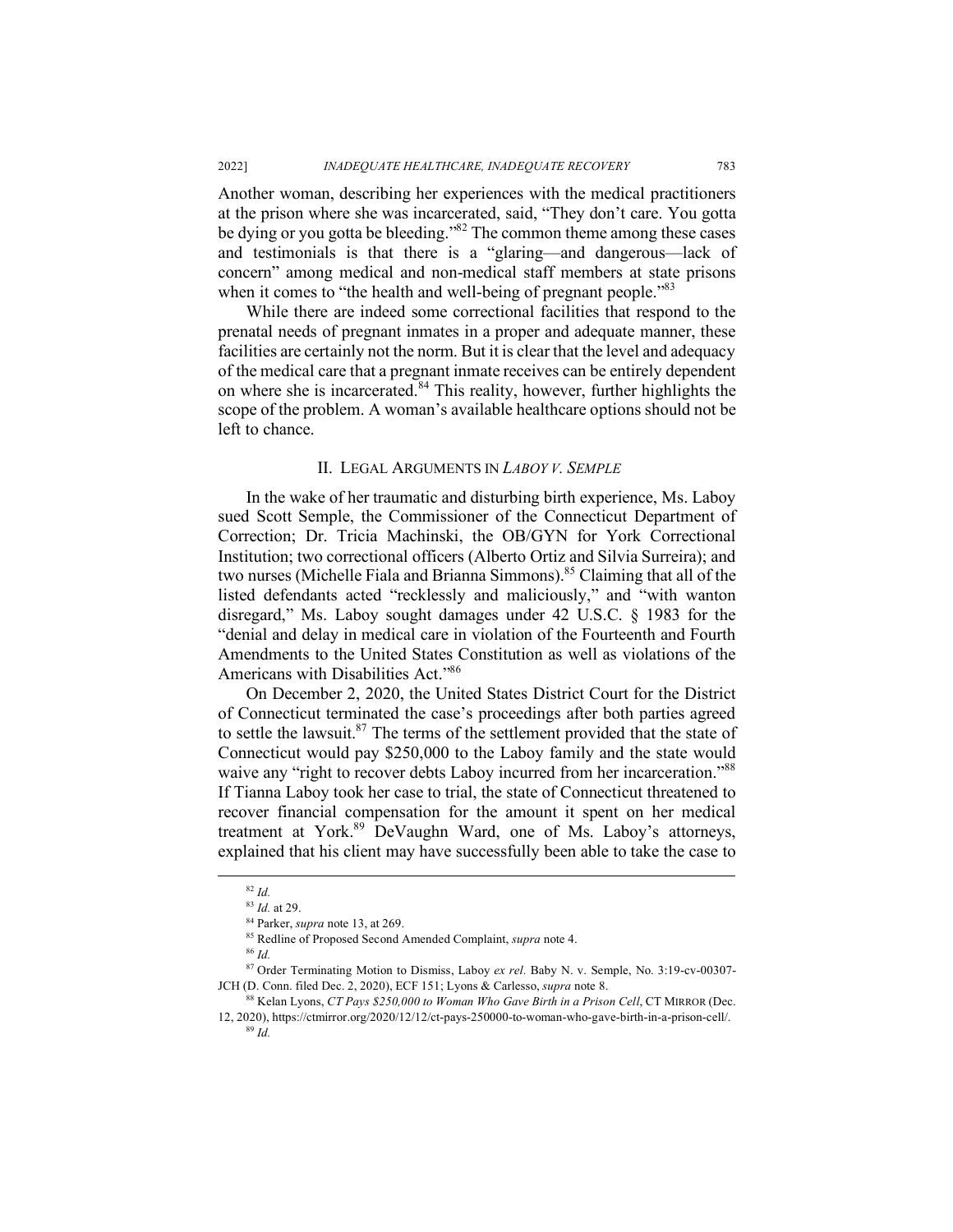trial and receive a jury verdict of \$600,000 or \$700,000, but she may not have actually been able to keep any of that money because of the state's threats to assume her prison lien out of the money in the jury award.<sup>90</sup> This explains why the state's waiver of its right to recover debts that Ms. Laboy incurred during her incarceration was an element of the settlement agreement.

Since this settlement is hardly "restorative justice," Tianna Laboy and her family do not consider it to be "something to celebrate or rejoice."<sup>91</sup> Ms. Laboy and her family see this settlement as a "resolution of federal causes" of action stemming from the birth of her daughter in a prison cell.<sup> $292$ </sup> This resolution, however, has not done anything to remedy the real problem, which is the deprivation of adequate healthcare services for pregnant inmates and pretrial detainees in state prisons in Connecticut. The Laboy family expressed frustration with the politics of their legal experience, noting that "the state of Connecticut just pays money, and conditions in York Correctional Institut[ion] have not improved for Ms. Laboy nor any of the other women incarcerated there."<sup>93</sup> The state never admitted liability as a term of the settlement.<sup>94</sup>

Connecticut lawmakers have criticized the state's seventeen-year-old no-bid agreement with UConn Health and its correctional healthcare unit as being "long on cost, short on accountability and unlike any other agency-vendor relationship in the state."<sup>95</sup> In a joint statement, the American Civil Liberties Union of Connecticut, the Connecticut Bail Fund, Planned Parenthood of Southern New England, and Sex Workers and Allies Network expressed concern over the current status of the state's treatment of incarcerated pregnant people and advocated for a new, "comprehensive statewide law to protect pregnant incarcerated people's health, human rights, and safety, and to ensure Connecticut prisons and jails uphold their Constitutional obligation to provide incarcerated people with the medical care they need."96

## III. 42 U.S.C. § 1983 CASES

In the wake of the *Laboy v. Semple* settlement, there are a few key questions that must be answered in order to address the current healthcare model at state prisons. Is § 1983 really the best way for pregnant women who are deprived of proper healthcare while in state prisons to remedy the

 <sup>90</sup> *Id.*; Lyons & Carlesso, *supra* note 8.

<sup>91</sup> Lyons & Carlesso, *supra* note 8.

 $92 \dot{Id}$ 

<sup>&</sup>lt;sup>93</sup> *Id.*<br><sup>94</sup> Lyons, *supra* note 88.

<sup>&</sup>lt;sup>95</sup> Christine Dempsey, *DOC: Baby Born in Prison Cell, Health Workers Knew Inmate Was Pregnant*, HARTFORD COURANT (Feb. 15, 2018, 2:45 PM), https://www.courant.com/breaking-news/hcbr-niantic-baby-born-in-jail-20180215-story.html.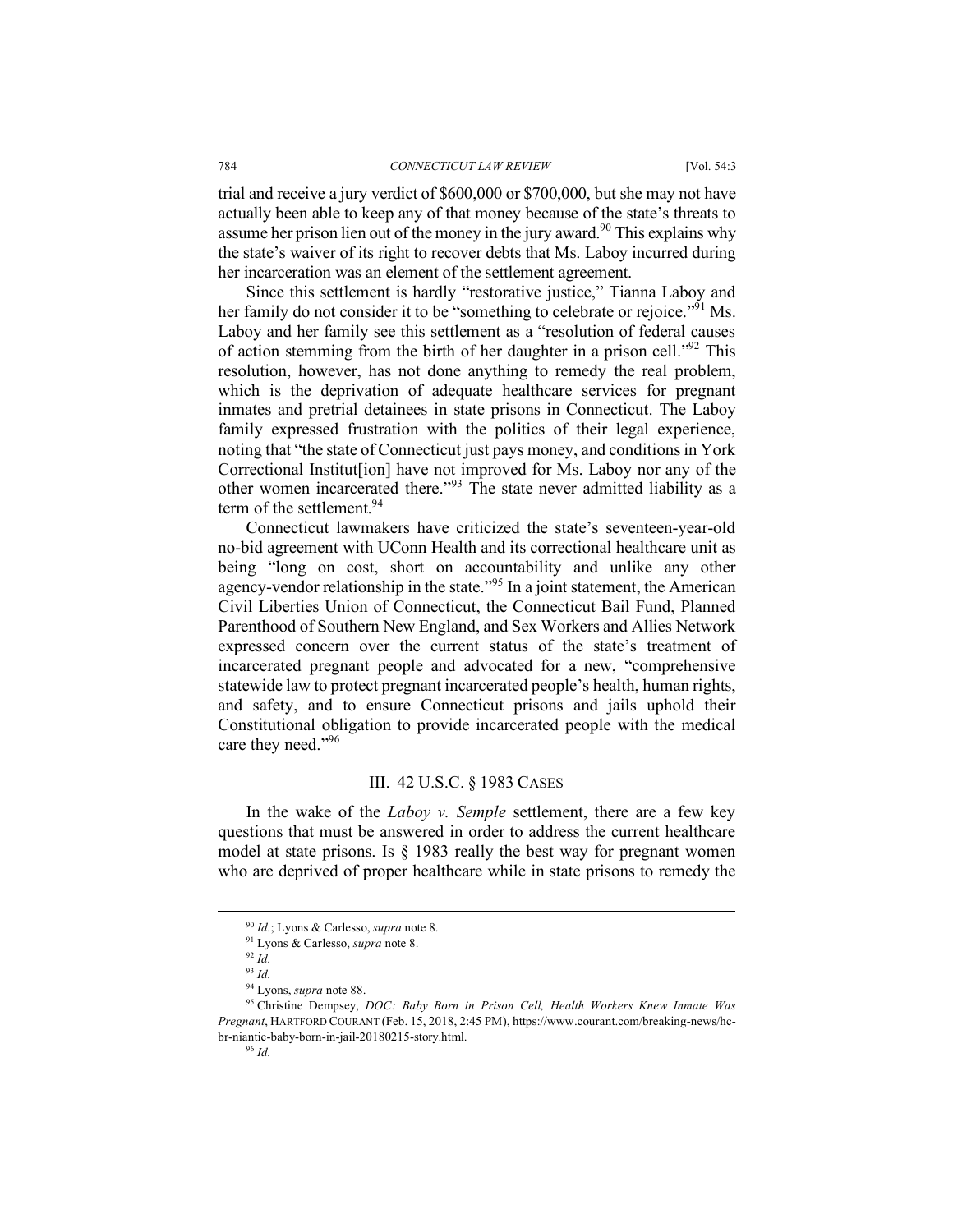2022] *INADEQUATE HEALTHCARE, INADEQUATE RECOVERY* 785

injustice they have suffered? If these civil suits are ineffective, why are they so common? Is there a better way to fix this broken system? What is the best way to ensure that pregnant women in prisons have access to the healthcare that they need to keep themselves and their babies healthy?

Although Tianna Laboy's § 1983 case may have been worth up to \$700,000, Ms. Laboy was effectively forced to settle for a much lower amount in order to ensure that she was able to receive any compensation for the harm she endured at York. Further, as evidenced by the Laboy family's statements, Ms. Laboy's § 1983 claim failed to result in any meaningful change in the way healthcare services are delivered to pregnant inmates and pretrial detainees at York. Despite the chilling details of Ms. Laboy's experience, York and the State of Connecticut have done little to actually change the healthcare model of the prison, leaving many pregnant women without sufficient resources to properly care for their own health and the health of their unborn children. Ms. Laboy received incomprehensible medical treatment while she was pregnant at York. Yet the legal remedy available to her failed to provide her with just compensation for the harm she endured, and it failed to deter the same prison, and others, from continuing to provide inadequate healthcare to pregnant inmates.

#### A. *Legal Background of 42 U.S.C. § 1983 Claims*

Section 1983 is a common provision through which prisoners can recover for inadequate healthcare services and treatments while they are in state prisons. More specifically, these claims are rooted in the Federal Civil Rights Act, through which state prisoners can enforce their constitutional rights to medical treatment by bringing suit in federal court.<sup>97</sup> As previously mentioned in this Note, the "main provision for prisoners' claims" under the Federal Civil Rights Act is 42 U.S.C. § 1983.<sup>98</sup> Claimants can bring § 1983 lawsuits against individuals or entities that have violated their federal rights, set out in federal codes and the U.S. Constitution, while "acting 'under color of [state] law.'"<sup>99</sup> This restriction of the law's applicability to actions under color of state law means federal prisoners cannot utilize § 1983 as a legal basis for claims of inadequate medical care.<sup>100</sup>

While § 1983 was originally passed and designed to combat racial tensions in the United States and provide people of color with an avenue of recovery, any person can seek recovery under the statute, regardless of race.<sup>101</sup>

 <sup>97</sup> Damon Martin, Comment, *State Prisoners' Rights to Medical Treatment: Merely Elusive or Wholly Illusory?*, 8 BLACK L.J. 427, 433 (1983).

 $98$  *Id.* 

<sup>99</sup> *Section 1983 Lawsuit – How to Bring a Civil Rights Claim*, SHOUSE CAL. L. GROUP, https://www.shouselaw.com/ca/civil-rights/1983-lawsuits/ (July 26, 2021). 100 Martin, *supra* note 97, at 434.

<sup>&</sup>lt;sup>101</sup> CTR. FOR CONST. RTS., JAILHOUSE LAW.'S HANDBOOK 7 (6th ed. 2021).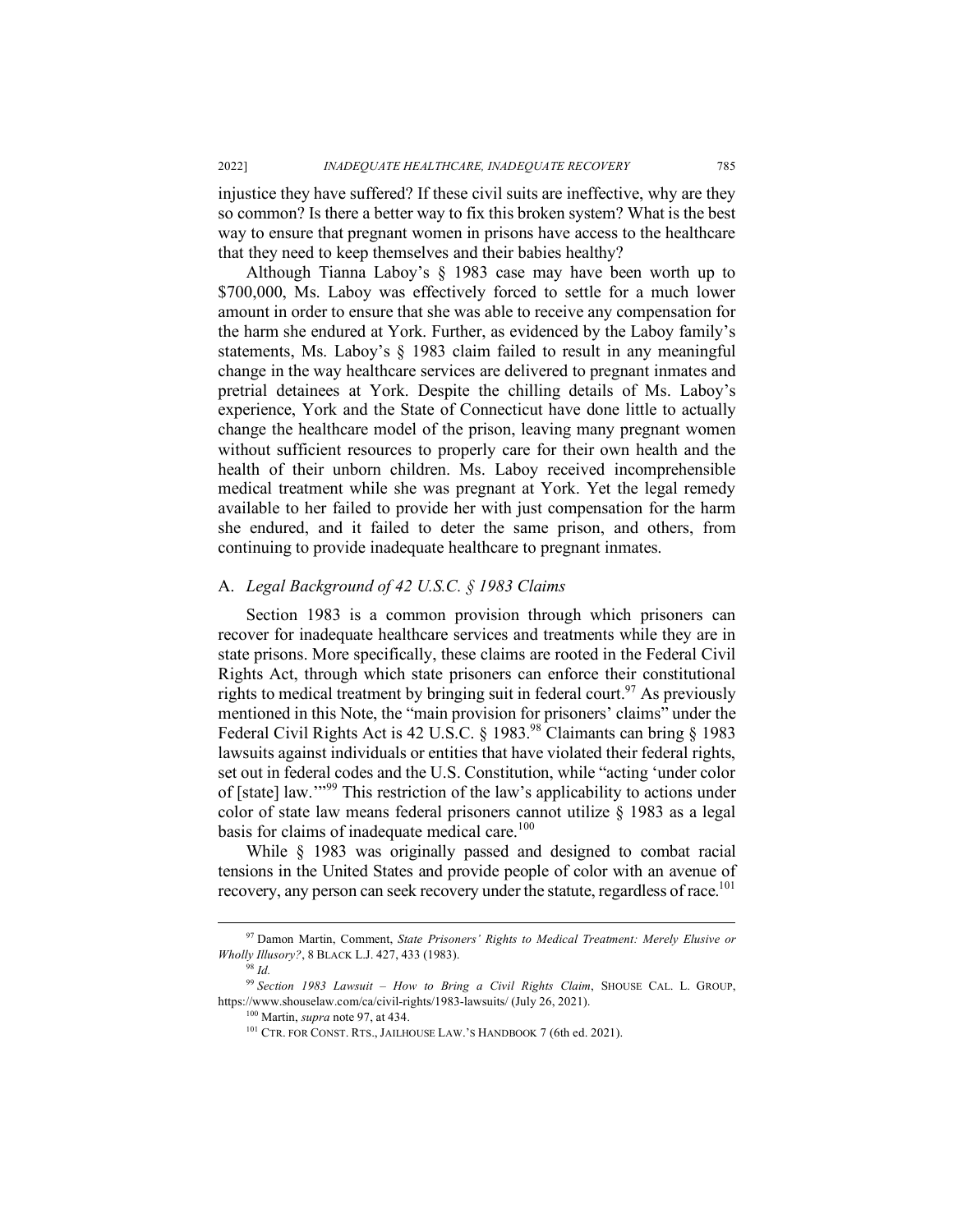Based on the Ninth Circuit's holding in *Martinez v. City of Los Angeles*, 102 even people who are not U.S. citizens can bring suit under § 1983 based on the statute's reference to "any citizen of the United States or [any] other person within the jurisdiction thereof."<sup>103</sup> In short, individuals only need to have been "within the jurisdiction" of the United States when their rights were violated in order to be eligible to seek recovery through a  $\S$  1983 lawsuit.<sup>104</sup>

A prisoner who wishes to bring a § 1983 claim for inadequate healthcare in a prison must allege facts that support the conclusion that a state officer violated an inmate's right secured by the Constitution or another federal law.<sup>105</sup> In *Cooper v. Pate*, a 1964 Supreme Court case, the Court affirmed that prisoners have a right to seek relief under § 1983 based on conditions in state prisons that violated their federal rights.<sup>106</sup> In effect, this means that prisoners can bring lawsuits in federal court to "challenge the conditions of their confinement in state prisons and jails."<sup>107</sup> These lawsuits commonly cover violations of the constitutional rights to "adequate medical treatment, protection against excessive force by correctional officers or violence by other inmates, due process in disciplinary hearings, and access to law libraries."<sup>108</sup> Prisoners cannot use § 1983 to challenge the reason they were sentenced to jail, to challenge the length of their sentence, or as a way to end their sentence in a shorter amount of time.109 This avenue of legal recovery is, however, commonly used in cases where pregnant inmates have experienced inadequate healthcare.<sup>110</sup>

<sup>105</sup> Martin, *supra* note 97, at 434.<br><sup>106</sup> Carl T. Drechsler, Annotation, *Relief Under Federal Civil Rights Acts to State Prisoners Complaining of Denial of Medical Care*, 28 A.L.R. Fed. 279 Art. I § 2[a] n.16 (1976) (citing Cooper v. Pate, 378 U.S. 546 (1964)).

<sup>107</sup> ROGER A. HANSON & HENRY W.K. DALEY, BUREAU OF JUST. STAT., CHALLENGING THE CONDITIONS OF PRISONS AND JAILS: A REPORT ON SECTION 1983 LITIGATION 1 (1995), https://bjs.ojp.gov/content/pub/pdf/ccpjrs83l.pdf; *see also* Martin, *supra* note 97, at 434 (describing the holding of Wilwording v. Swenson, 404 U.S. 249 (1971), as: "(1) federal pleadings by state prisoners may state a cause of action under Section 1983 for prison officials' derivation of constitutional rights; (2) such relief claims were not subject to the prerequisite exhaustion of state remedies; (3) Section 1983 remedies are supplementary to state remedies, and state remedies need not be sought and refused before the federal remedy was invoked; and (4) state prisoners are not held to any stricter standards of exhaustion of state remedies than any other civil rights plaintiff").

<sup>110</sup> *See generally* Wesley Smithart, Note, *Pregnant in Captivity: Analyzing the Treatment of Pregnant Women in American Prisons and Immigration Detention Centers*, 71 ALA. L. REV. 867, 868–70 (2020) (describing legal avenues available to pregnant women in prisons with inadequate healthcare).

<sup>102 141</sup> F.3d 1373 (9th Cir. 1998). <sup>103</sup> CTR. FOR CONST. RTS., *supra* note 101 (quoting 42 U.S.C. § 1983). <sup>104</sup> *Id* 

<sup>108</sup> HANSON & DALEY, *supra* note 107.

<sup>109</sup> CTR. FOR CONST. RTS., *supra* note 101, at 8.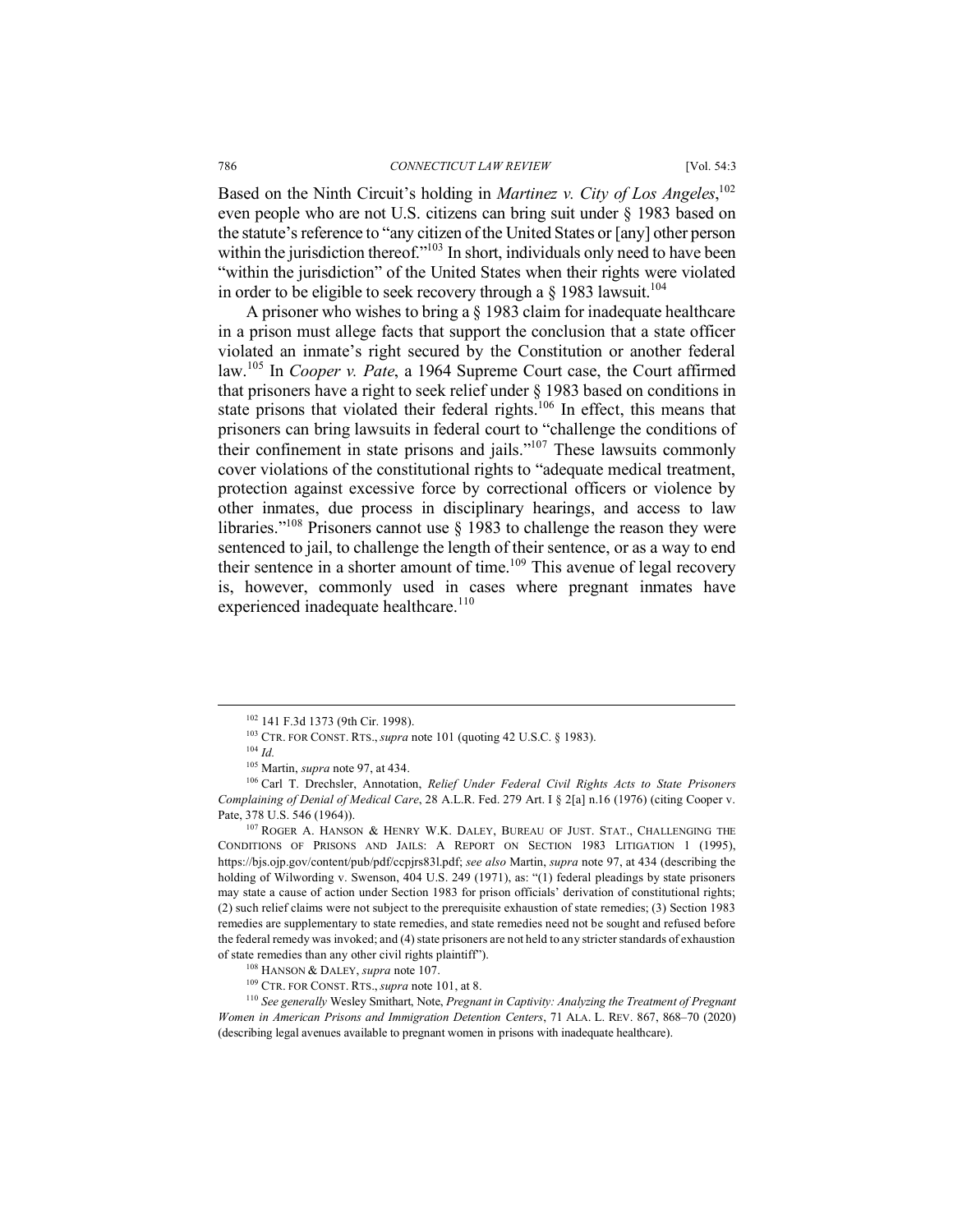# B. *Using 42 U.S.C. § 1983 to Recover for Inadequate Healthcare Services Received in Prisons*

Section 1983 lawsuits are common among women who have experienced conditions similar to those in *Laboy v. Semple* because "[t]he legal remedies available to [incarcerated] women . . . who have experienced delayed treatment for their reproductive-health needs are complicated and often inaccessible due to the status of incarcerated women in American society."<sup>111</sup> Women in these situations often choose to file civil lawsuits against the prisons where they experienced deprivation of their rights,  $112$ which is the avenue by which Ms. Laboy sought justice. This legal avenue was relatively "dormant" until a string of federal cases established a baseline standard to which prison officials should be held.<sup>113</sup>

Although it is now "well established" that "prison walls do not foreclose [a prisoner's] access to the courts," the harsh reality is that the United States legal system affords prison officials with a "wide measure of discretion in administering prisons."114 In effect, this tension makes it so federal courts tend to defer to the judgment of the state and, naturally, are "disinclined" to go against a prison's internal administration and its policies.115 This "so-called 'hands-off' doctrine" is becoming a more outdated notion as the number of these cases rises.<sup>116</sup> Bringing suit under  $\S$  1983, though, is often considered to be a legal approach that is immune to the "hands-off" doctrine.<sup>117</sup> This feature of the statute makes it preferable to prisoners who have received inadequate healthcare while incarcerated or detained at a state prison.118 The Supreme Court's holding in *Wilwording v. Sweson*<sup>119</sup> is largely the reason why § 1983 suits are "relatively immune" to the reach of the "hands-off doctrine" and its implications.120 The *Wilwording* decision gave prisoners "more direct access to federal courts" by not requiring plaintiffs to exhaust state remedies before bringing claims under the federal remedy.<sup>121</sup> In effect, this holding made § 1983 cases seem less elusive to prisoners.

<sup>116</sup> *Id.* art. I § 2[a]–[b].

 <sup>111</sup> *Id.* at 872.

<sup>112</sup> *Id.*

<sup>113</sup> *See* Parker, *supra* note 13, at 274 (describing the development of case law in this field). 114 Drechsler, *supra* note 106, art. I § 2[a], art. II(A) § 3.

 $^{115}$  *Id.* art. I § 2[a].

<sup>&</sup>lt;sup>117</sup> Martin, *supra* note 97, at 434 ("One of the reasons that prisoners prefer to bring suit under Section 1983 is that the statute is relatively immune to the 'hands-off' doctrine, largely due to *Wilwording v. Swenson*.").

<sup>118</sup> *Id.*

<sup>119</sup> 404 U.S. 249 (1971); *see supra* note 107 (summarizing the holding).

<sup>120</sup> Martin, *supra* note 97, at 434.

 $121$  *Id.*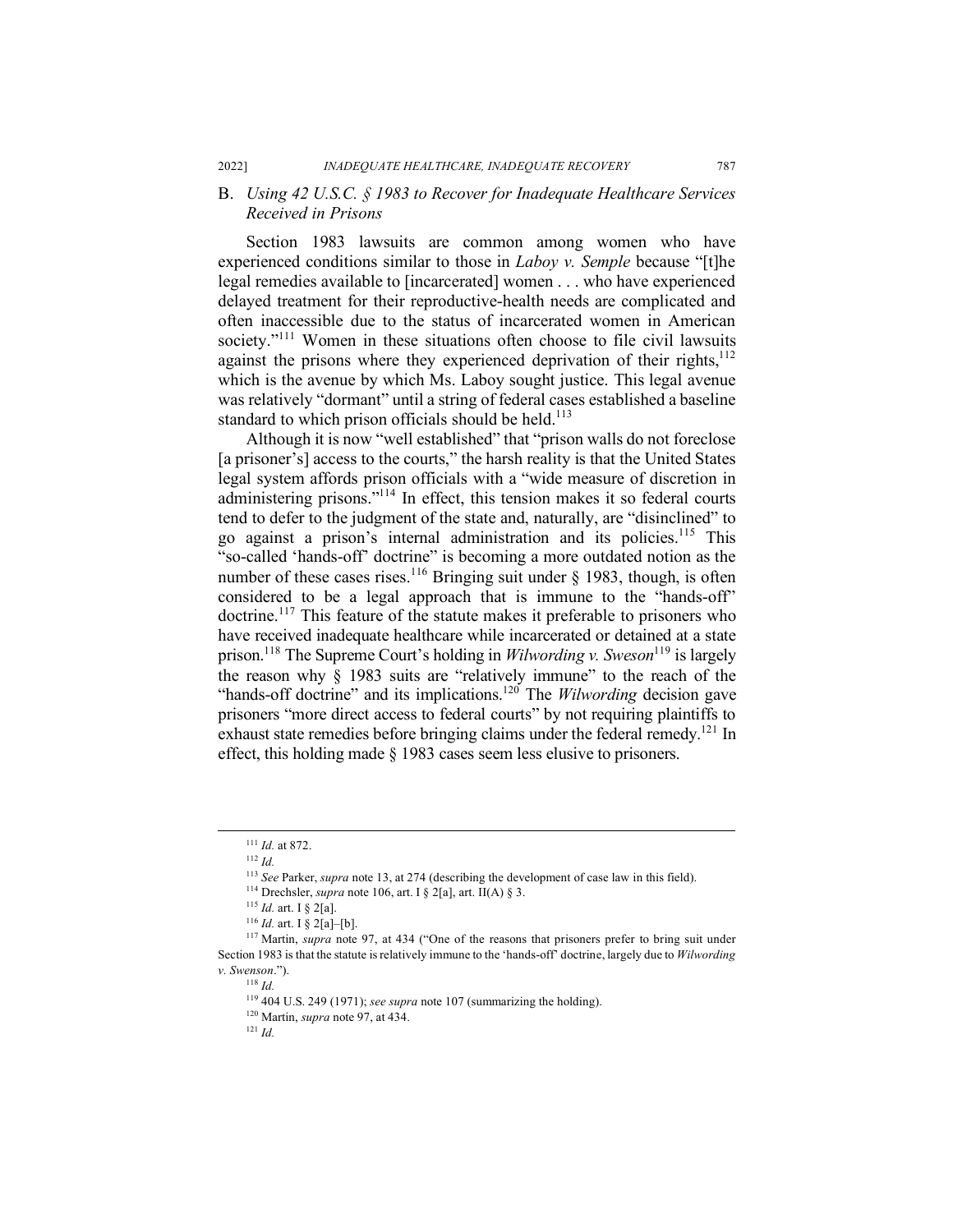## C. *Stating a Claim Under 42 U.S.C. § 1983*

To state a claim under § 1983, an inmate must prove there was "a violation of a right guaranteed to . . . her in the Constitution."122 Of the tens of thousands of § 1983 cases brought by prisoners against officials of prisons, the suits most commonly cite violations of the First, Eighth, and Fourteenth Amendments to the U.S. Constitution.<sup>123</sup> Section 1983 lawsuits can also be used to enforce federal laws or statutes like the ADA.124 Only a few federal statutes provide rights to prisoners, however,  $125$  so those options are more limited.

Section 1983 cases that allege violations of the Eighth Amendment, which prohibits cruel and unusual punishments, $126$  are common and make up most of the case law involving pregnant women suing state prisons for inadequate healthcare treatment while they were incarcerated. In *Estelle v. Gamble*, the leading Supreme Court case on prisoners' healthcare rights, the Court reviewed basic notions of the scope of the Eighth Amendment and established "the government's obligation to provide medical care" to those serving time in prisons.<sup>127</sup> Included in the Court's holding was the idea that deliberate indifference to the healthcare and medical needs of incarcerated individuals sufficiently constitutes the "unnecessary and wanton infliction of pain" prohibited by the Eighth Amendment.<sup>128</sup> Although the requirements for a claimant to successfully challenge a prison's healthcare provisions have evolved since *Estelle*, this case was important because it pushed correctional facilities in the United States to reform their medical facilities and treatment protocols.<sup>129</sup>

Section 1983 cases alleging violations of the Eighth Amendment in the context of incarcerated women's healthcare needs have had some success. Several circuit courts "have been sympathetic" to pregnant inmates in cases where the women "made it clear [to prison staff and officials] that they are pregnant" and undergoing "pregnancy-related health issues."130 In *Goebert v. Lee County*,<sup>131</sup>, the Eleventh Circuit held that a pregnant pretrial detainee

 <sup>122</sup> Jason Yanofski, *Prisoners v. Prisons: A History of Correctional Mental Health Rights*, 7 PSYCHIATRY 41, 42 (2010). 123 *Id.* at 42–43. 124 CTR. FOR CONST. RTS., *supra* note 101.

<sup>125</sup> *Id.* at 7–8.

<sup>&</sup>lt;sup>126</sup> U.S. CONST. amend. VIII.<br><sup>127</sup> Parker, *supra* note 13, at 272 (quoting Estelle v. Gamble, 429 U.S. 97, 103 (1976)).<br><sup>128</sup> *Id.* (quoting Gregg v. Georgia, 428 U.S. 153, 173 (1976)).

<sup>129</sup> *Id.* at 272–73.

<sup>130</sup> Samantha Laufer, Note, *Reproductive Healthcare for Incarcerated Women: From "Rights" to "Dignity"*, 56 AM. CRIM. L. REV. 1785, 1787–88, 1788 n.22 (2019) (first citing Goebert v. Lee Cnty., 510 F.3d 1312, 1326 (11th Cir. 2007); and then citing Pool v. Sebastian Cnty., 418 F.3d 934, 939 (8th Cir. 2005)). 131 510 F.3d 1312 (11th Cir. 2007).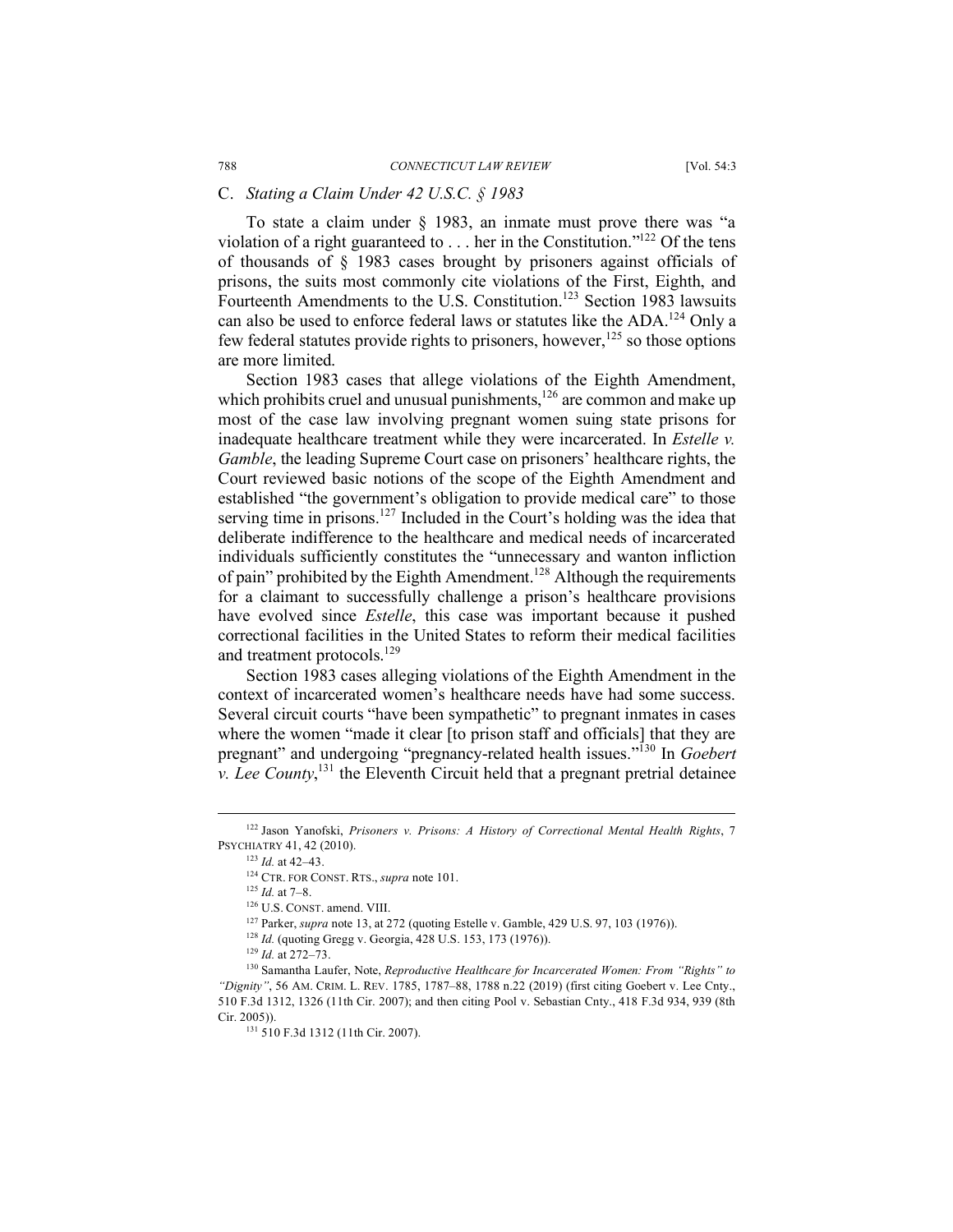could establish a constitutional violation of her Eighth Amendment rights when she informed medical staff at the prison that she was "leaking amniotic fluid," but the prison staff turned her away and denied her from receiving medical care.<sup>132</sup> The Eighth Circuit made a similar ruling in *Pool v. Sebastian County*. <sup>133</sup> In *Pool*, the Eighth Circuit held that a pregnant inmate who was hemorrhaging had "a viable constitutional claim" after she sought medical assistance but was merely "prescribed . . . bed rest—despite screaming for help from prison staff."<sup>134</sup>

One major problem for potential plaintiffs considering bringing a § 1983 claim alleging violations of the Eighth Amendment, however, is that there is no clear and definite definition of what constitutes adequate and essential medical care. Although there is a lack of clarity in circuit court cases about what actually constitutes adequate and essential medical care, the Supreme Court's ruling in *Estelle v. Gamble* provides some guidance. In *Estelle*, the Supreme Court held that there are five issues that are "determinative of prisoners' right to medical treatment."135 These five issues include: (1) the severity of the prisoner's need for medical treatment; (2) whether a healthcare professional would consider there to be a true need for medical treatment; (3) whether the prisoner requested medical treatment and, if so, whether they received it; (4) whether the care was adequate, if the prisoner did receive it; and (5) whether there was a "subjective motivation of the responsible prison official for denying or delaying the medical treatment," if the prisoner did not receive care or received only inadequate treatment.<sup>136</sup>

While Eighth Amendment litigation has been successful in providing relief to incarcerated pregnant women who were deprived of adequate medical and healthcare services while they were in prison, litigation successes have mostly been in cases where actions of prison officials and medical staff were "obvious and egregious" violations of the established law in the field.137 When prison officials' or medical staff members' actions have been more controversial or less clear, courts have been hesitant to rule in favor of pregnant litigants who received inadequate healthcare while serving time.138 One possible explanation for this reality is that the restrictions that prisons put on inmates' constitutional rights are typically evaluated under the standard set forth in *Turner v. Saffley*. <sup>139</sup> In *Turner,* the Supreme Court

<sup>&</sup>lt;sup>132</sup> Laufer, *supra* note 130, at 1788.<br><sup>133</sup> 418 F.3d 934 (8th Cir. 2005). For more information on *Pool*, see *supra* text accompanying notes 57–76.<br><sup>134</sup> Laufer, *supra* note 130, at 1788.

<sup>&</sup>lt;sup>135</sup> Martin, *supra* note 97, at 433.

<sup>&</sup>lt;sup>136</sup> Estelle v. Gamble, 429 U.S. 97 (1976).<br><sup>137</sup> Laufer, *supra* note 130, at 1787.<br><sup>138</sup> *See id.* at 1787–90 (describing court cases that have addressed controversial topics in women's healthcare treatment for inmates who are pregnant).<br><sup>139</sup> 482 U.S. 78 (1987).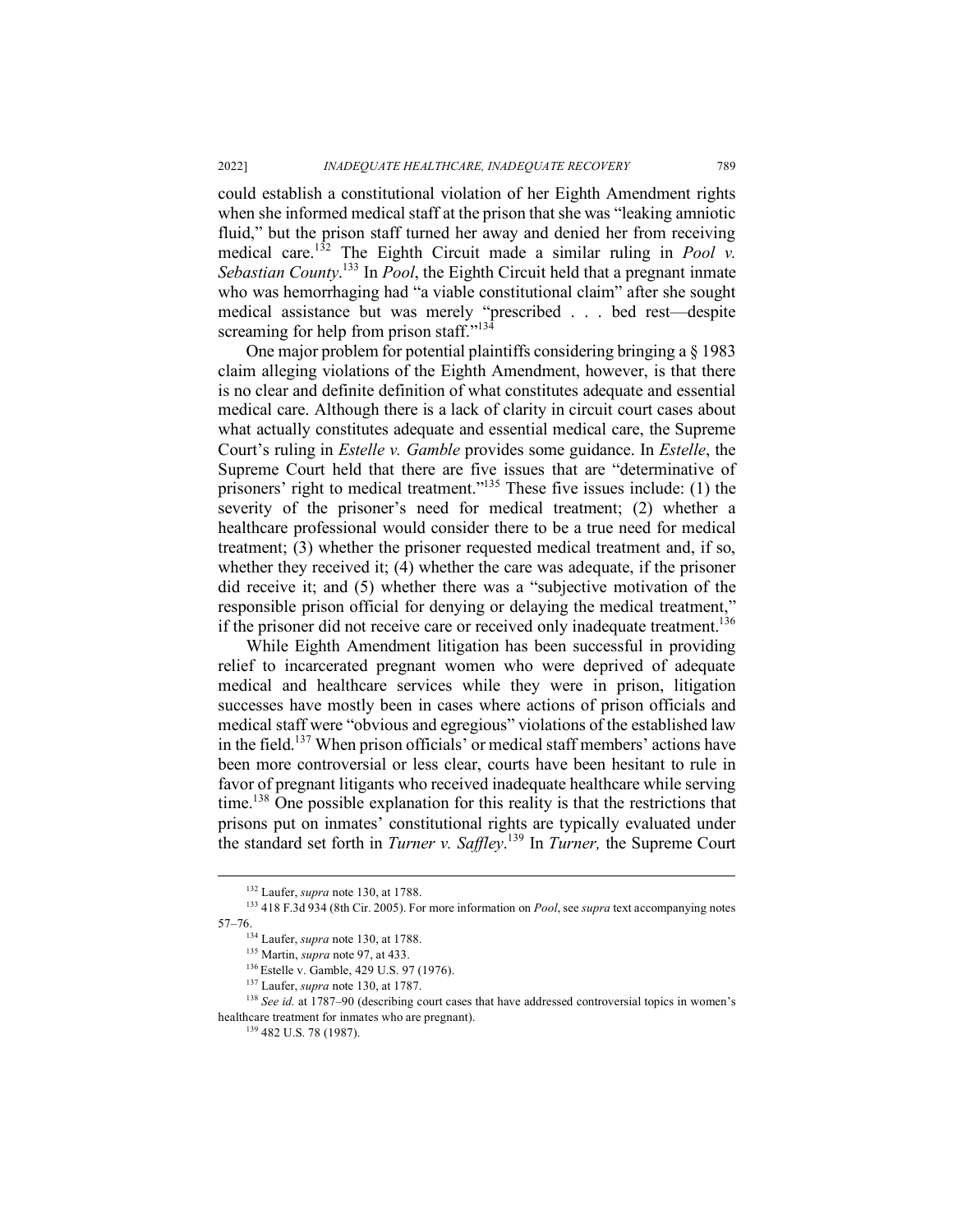ruled that inmates in prisons may have their constitutional rights restricted, so long as those rights "are not inconsistent with [their] status as a prisoner or with the legitimate penological objectives of the corrections system."140 With this ruling, prisons are able to restrict an inmate's constitutional rights so long as the restriction is "reasonably related" to the prison's interests in running and operating a correctional facility.141 The *Turner* decision outlined four key elements for future courts to consider when evaluating the "reasonableness of a prison regulation,"142 including:

(1) whether there is a "valid, rational connection" between the regulation and a "legitimate governmental interest"; (2) "whether there are alternative means" for a prisoner to exercise that right; (3) the impact of accommodating the exercise of the right on guards, inmates, and prison resources; and (4) the absence of any reasonable alternatives to the regulation.<sup>143</sup>

In theory, the *Turner* framework should protect pregnant inmates' right to obtain medical and healthcare services while pregnant in prisons. But the *Turner* framework has not provided this vulnerable subset of the prison population with a protected right to receive proper and sufficient medical services. While all prisons and jails are required to provide prenatal care under the Eighth Amendment to the Constitution, there are no federal standards in place to ensure that incarcerated pregnant women actually receive the prenatal care they need.<sup>144</sup> Many states also make their Department of Corrections policies unavailable to the public.<sup>145</sup> Even worse, many states do not have any policies governing the care of incarcerated pregnant women at all.146 Advocacy groups, like the Rebecca Project for Justice and the ACLU, have worked to compile state-by-state guidelines governing the healthcare policies for pregnant women in prisons, but, even with these efforts, there are still significant gaps in the current research about what policies are in place regarding this kind of healthcare.<sup>147</sup> The available data, however, shows that "the lack of codified protocols for the care of pregnant women in state prisons is a widespread issue."148 Women's "unique healthcare needs" are ultimately at "the mercy of inconsistent federal, state, and local law and policies"<sup>149</sup> that leave large gaps in healthcare coverage

- <sup>147</sup> *Id.*
- <sup>148</sup> *Id.*

<sup>&</sup>lt;sup>140</sup> *Id.* at 95.<br><sup>141</sup> *Id.* at 91.<br><sup>142</sup> Laufer, *supra* note 130, at 1790.<br><sup>143</sup> *Id.* (quoting *Turner*, 482 U.S. at 89–91).<br><sup>144</sup> Daniel, *supra* note 77.<br><sup>145</sup> *Id* 

<sup>146</sup> *Id.*

<sup>149</sup> Laufer, *supra* note 130, at 1791.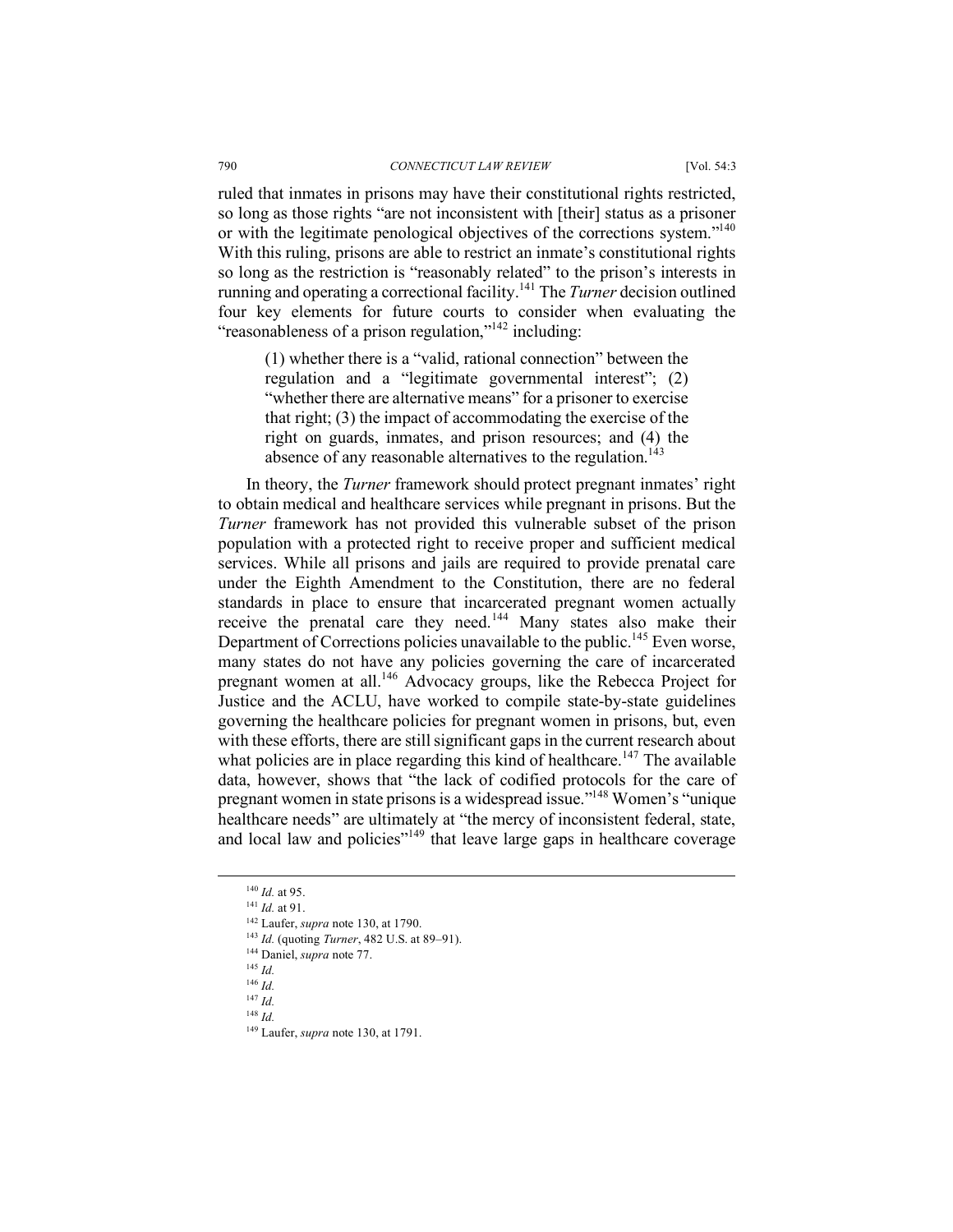for pregnant women in need of specific healthcare services while they are in state prisons.

Some plaintiffs may alternatively frame their cases around Fourteenth Amendment violations rather than Eighth Amendment violations. Tianna Laboy framed her case, in part, as a Fourteenth Amendment violation.<sup>150</sup> The § 1983 cases brought by pregnant inmates alleging Fourteenth Amendment violations that make it to the trial level typically hinge on the right to privacy and the right "to be free from state interference," which includes the right to be pregnant and carry a fetus to term or to have an abortion.<sup>151</sup> Since states are limited in how they can regulate a woman's decision to terminate a pregnancy,<sup>152</sup> the rights available to pregnant prisoners are complicated and do not "translate cleanly" to the prison context.153 The limitations on state involvement make it so that state prisons are not obligated to assist pregnant inmates financially or otherwise, which effectively makes many of the women who are pregnant while in prison unable to receive certain procedures or treatment options that are more controversial.<sup>154</sup> In short, relying on § 1983 lawsuits that allege Fourteenth Amendment violations may not be the best approach for pregnant inmates who have experienced a deprivation of adequate healthcare services in prison. There are many dangers in relying on Fourteenth Amendment claims under a § 1983 lawsuit, especially because the current conservative makeup of the Supreme Court may narrow reproductive rights in the future;<sup>155</sup> if reproductive rights are, in fact, narrowed, § 1983 lawsuits brought under the Fourteenth Amendment may become much harder to win. 156

 <sup>150</sup> There are other nuances and other legal claims involved in Ms. Laboy's lawsuit, *see* Redline of Proposed Second Amended Complaint, *supra* note 4, that will not be explored in this Note. Instead, this Note is using Ms. Laboy's story to highlight a larger point about inadequate healthcare in prisons for

<sup>&</sup>lt;sup>151</sup> Lauren Kuhlik, Note, *Pregnancy Behind Bars: The Constitutional Argument for Reproductive Healthcare Access in Prison*, 52 HARV. C.R.-C.L. L. REV. 501, 530 (2017).

<sup>152</sup> *See id.* ("Outside of prison, state regulations limiting access to abortion are assessed under the "undue" burden standard announced in *Planned Parenthood of Southeastern Pennsylvania v. Casey* and explicated more fully in *Whole Woman's Health v. Hellerstedt* . . . . Notably, the right limiting state interference with abortion access does not require any affirmative act by the state. The state is not required to pay for elective abortions and indeed, the state is not required to provide actual access at all." (footnotes omitted)).

<sup>&</sup>lt;sup>153</sup> *Id.* ("Because the right limits state interference, rather than providing an actual 'right to abortion,' it does not translate cleanly to the prison context since incarceration necessarily requires prisoners to surrender many of their privacy rights.").<br><sup>154</sup> *Id.* Most § 1983 lawsuits alleging Fourteenth Amendment violations do concern pregnant

inmates' right to an abortion. The healthcare implications of abortions and related procedures are not discussed in this Note. Rather, this Note provides an overview of the shortcomings in the availability of healthcare services for pregnant inmates and the shortcomings of the legal system in compensating these women for inadequate healthcare services available to them.<br><sup>155</sup> *Id.* at 530–31.<br><sup>156</sup> *Id*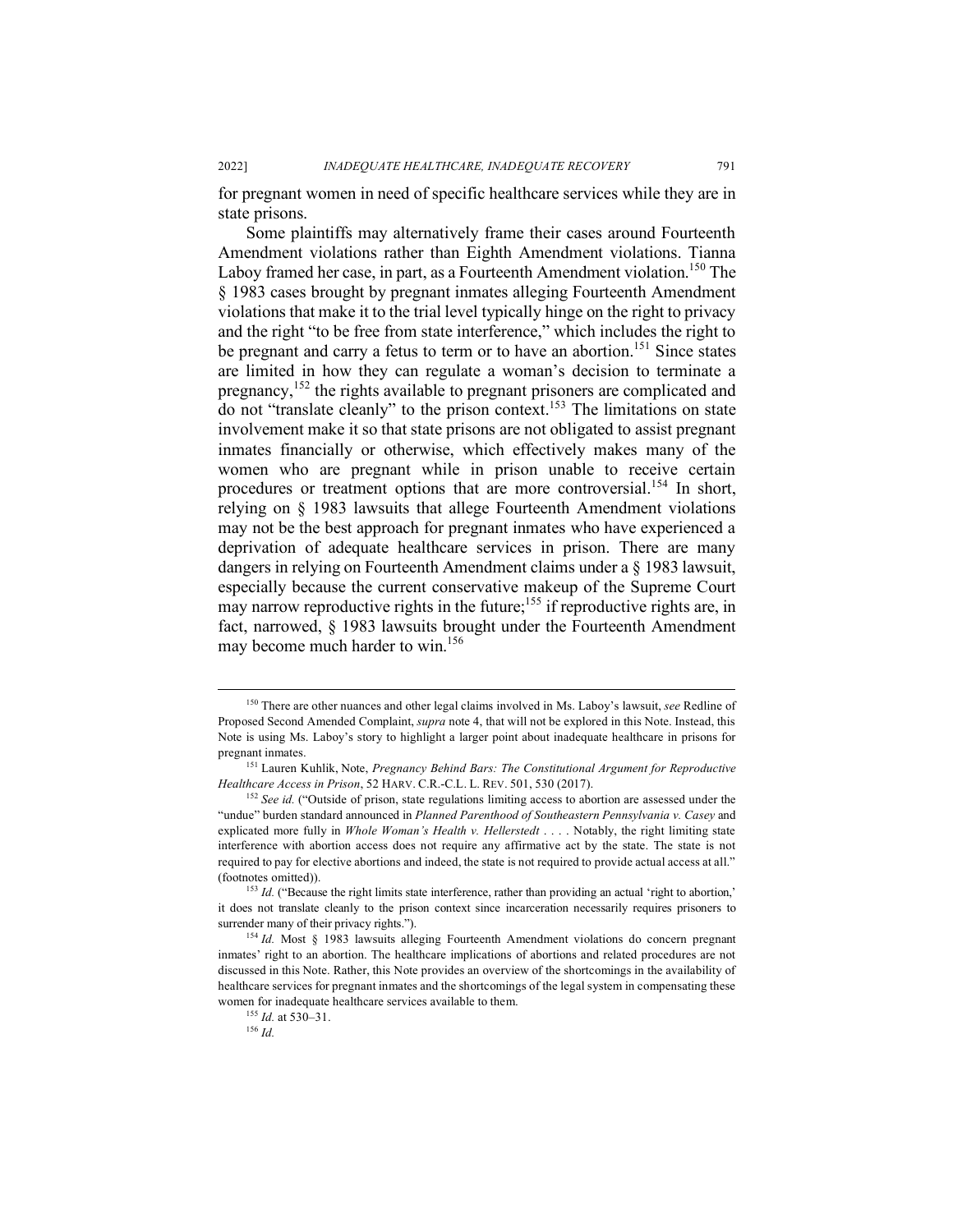## D. *Effectiveness of 42 U.S.C. § 1983 Lawsuits*

Section 1983 cases alleging constitutional violations are certainly available to women who suffered a deprivation of adequate and proper healthcare while pregnant in state prisons, but these cases are difficult to craft and even more difficult to win. To bring a successful § 1983 lawsuit alleging violations of the Eighth Amendment, a prisoner must show that she suffered harm and that the harm was "caused by an act or omission on the part of an individual agent acting on the state's behalf."<sup>157</sup> Meeting this burden is difficult, however, when each state prison follows different standards. With no clear federal mandate on how prisons should be developing their healthcare policies for pregnant inmates, state prisons have some flexibility in designing these healthcare policies. This reality makes it difficult to establish a clear path for a potential plaintiff to formulate a case that can be analogized to those in other states supporting its own case theory. Further, for the prisons and states that do not publicize their policies,  $158$  it is hard to know whether there has been an actual act or omission in violation of a policy or law. Prisoners filing suit over inadequate healthcare during their pregnancies have no clear roadmap for success.

Although women can succeed in cases against state prisons that deprived them of adequate healthcare while they were incarcerated and pregnant, the "reality of securing medical care while detained is incredibly fraught, and there are no national standards for the oversight of healthcare in prisons and jails."159 Consider the state of New York, where the State Commission of Correction supervises state prisons and establishes "minimum standards for health care" in them.<sup>160</sup> Though these standards exist, they do not have any language about when to take a woman who is in labor to the hospital and they lack sufficient specificity to properly address female health needs.<sup>161</sup> With such insufficient standards, it is challenging for potential litigants to argue that their rights have been deprived.

*Laboy v. Semple* highlights the reality that even § 1983 lawsuits, which are one of the only ways pregnant inmates can receive compensation for the conditions they are often forced to endure without medical assistance, are not always effective in restoring justice. For example, prisons can threaten to take a portion of a prisoner's jury award if a case were to go to trial and a

 <sup>157</sup> Sharon Dolovich, *Cruelty, Prison Conditions, and the Eighth Amendment*, <sup>84</sup> N.Y.U. L. REV*.*  881, 937 (2009). 158 *State Standards for Pregnancy-Related Health Care in Prison*, ACLU, https://www.aclu.org/st

ate-standards-pregnancy-related-health-care-and-abortion-women-prison-0 (last visited Apr. 3, 2021). 159 Joella Adia Jones, Note, *The Failure to Protect Pregnant Pretrial Detainees: The Possibility of* 

*Constitutional Relief in the Second Circuit Under a Fourteenth Amendment Analysis*, 10 COLUM.J. RACE & L. 139, 166–67 (2020).

<sup>160</sup> *Id.* at 167.

<sup>161</sup> *Id.*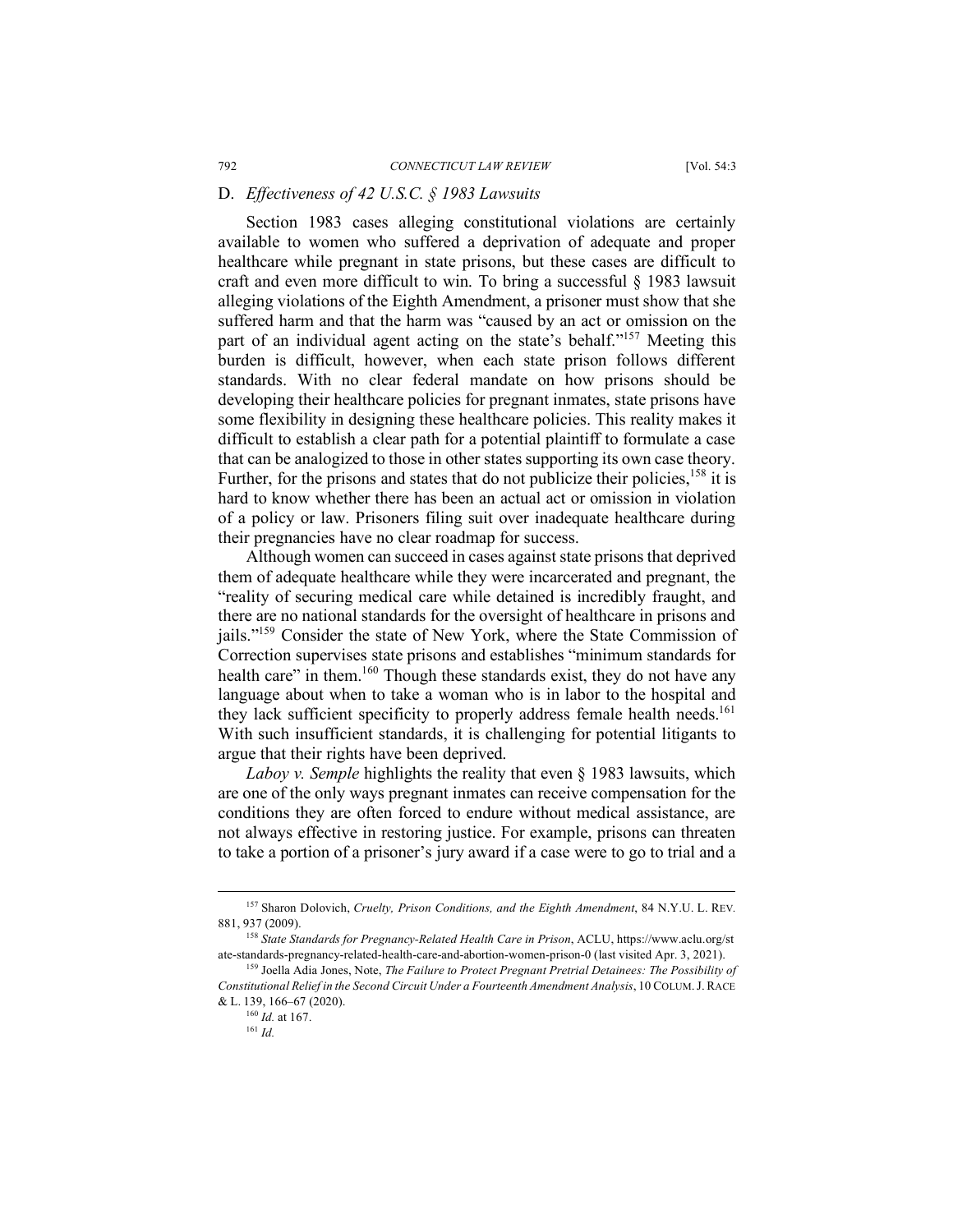jury returned a verdict in favor of the plaintiff. The rationale is that, whenever a prisoner owes the state a financial sum for "the cost[] of [her] incarceration," the state claims a lien on any lawsuit judgment award amount.162 These incarceration liens have priority over all other claims, and the proceeds go directly to the state.163 In the case of *Laboy*, York incurred costs in Ms. Laboy's incarceration for her food, medical care (however inadequate), and other expenses. To be specific, York "charges a lien of \$180 or so a day" per inmate for their incarceration.<sup>164</sup>

These liens pose a massive threat to the effectiveness of § 1983 cases because if a litigant pursues one of these cases and wins at the trial level, then the state can essentially collect the entire award. This issue leaves potential litigants with a "Hobbesian choice" when it comes to taking their case to trial or not.<sup>165</sup> A pregnant woman who has suffered while incarcerated at a state prison could potentially risk losing her entire jury award, even if a jury decides in her favor and awards financial compensation for her experiences.<sup>166</sup> If this money award can be stripped away from her entirely, why would she go through the financial and emotional toll of a trial? What is the motivation to pursue one of these cases if the entire end goal can be taken away by the very institution that is the subject of the litigation? This relationship does not promote justice and does not provide these women with proper avenues of recovery.

# IV. DEVELOPING BETTER HEALTHCARE SYSTEMS FOR PREGNANT WOMEN IN STATE PRISONS

*Laboy v. Semple* clearly demonstrates a lack of adequate prenatal healthcare in Connecticut state prisons, but similar trends are happening at state prisons across the country. Since bringing suit under § 1983 poses the problems described above for potential litigants, there must be widespread change and sweeping improvements in the way state prisons deliver healthcare to pregnant inmates in order to provide them with true access to justice. Implementing a better healthcare system for pregnant inmates, however, will require substantial legislative or state intervention since "[n]o one strategy can work as a complete solution" to remedying this problem.167

<sup>&</sup>lt;sup>162</sup> CHRISTOPHER REINHART, INMATES PAYING FOR COSTS OF THEIR INCARCERATION, OLR RESEARCH REPORT 2006-R-0231 (2006). 163 *Id.* 

<sup>164</sup> Lyons & Carlesso, *supra* note 8. 165 *Id.*

<sup>&</sup>lt;sup>166</sup> *See id.* (describing the unsettled nature of the law and the unfortunate reality that states have a lien on jury awards). 167 Parker, *supra* note 13, at 278.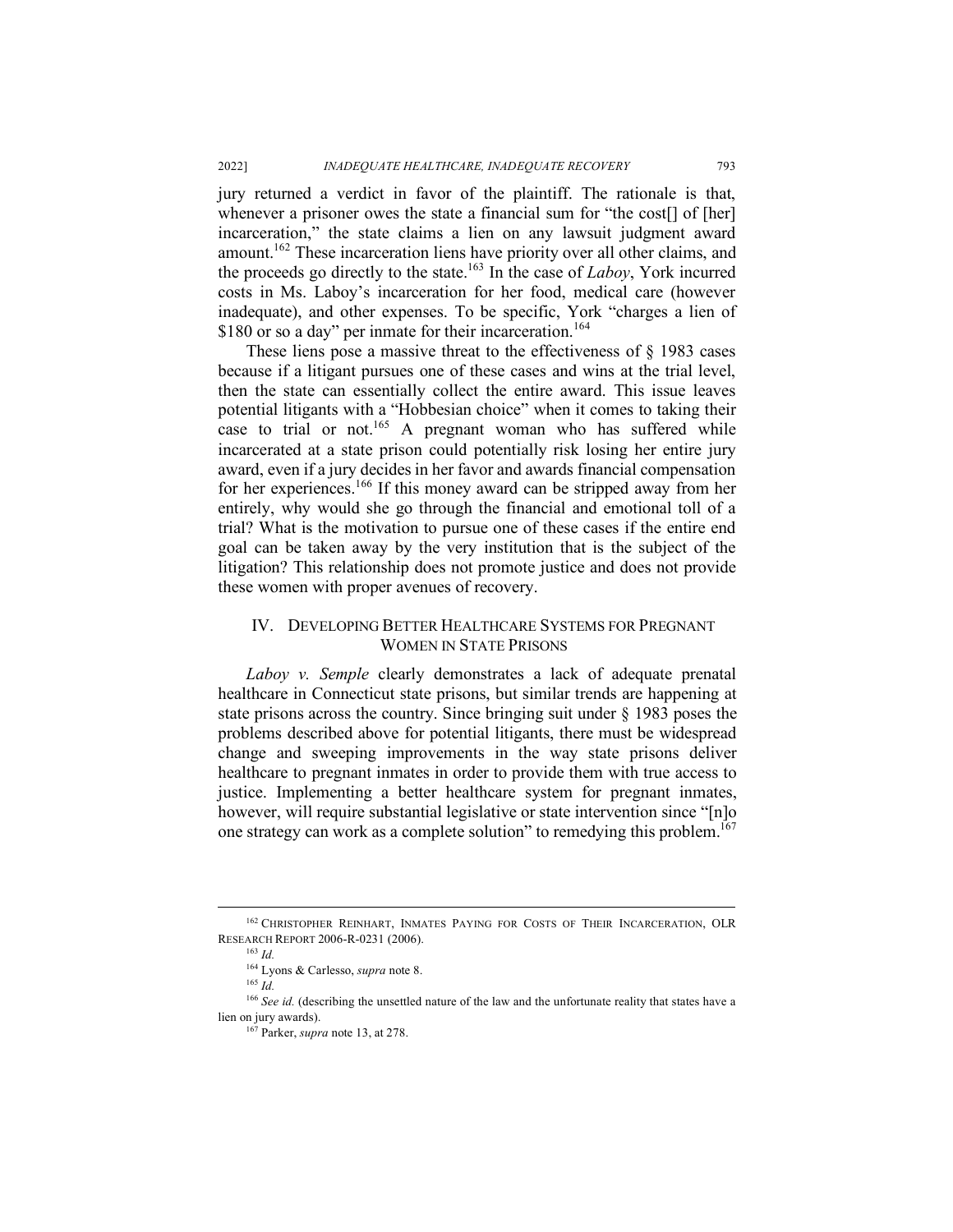Constructive and meaningful change can likely be achieved through a combination of "litigation, legislation, and creative programs."168

As evidenced in this Note, attempts to remedy this problem through litigation do not guarantee improvements in the healthcare services available to incarcerated pregnant women. Legislative change, therefore, offers perhaps the greatest potential for creating lasting, substantial, and real change in the quality of healthcare services available to incarcerated pregnant women at state prisons. Lawmakers possess the greatest likelihood of success in actually changing state policies and guidelines to reform state prison regulations,<sup>169</sup> but relying on legislators to remedy this problem is "somewhat limited by the exigencies of election politics"<sup>170</sup> and requires the right group of elected officials to initiate meaningful change. The probability that future makeups of state legislatures can enact comprehensive healthcare reform in prisons seems promising, since voters are supporting more progressive policies and plans.171

As one scholar recommends, perhaps the most effective way to improve healthcare services and access for pregnant women at state prisons is to create national standards governing their care and treatment.<sup>172</sup> While a 1988 consent decree from the Justice Department requiring state correction departments to have medical care programs for pregnant women remains in effect today, $173$  more substantial and more specific requirements about what those medical programs should entail is necessary to protect women's rights to healthcare while in prison. Although this may seem like a massive undertaking, there are actually many promulgated standards and recommendations available for legislators to consider when drafting new rules and regulations. For example, the American College of Obstetricians and Gynecologists has set forth a list of recommendations for prison administrators and legislators to consider in creating more expansive and adequate healthcare protocols and policies for the treatment of incarcerated pregnant women.<sup>174</sup> One of its major recommendations is to require prison administrators, staff, and medical personnel to "work inside prisons" and then provide "consultation and training to other clinicians in these settings and correctional officers to ensure that reproductive health and pregnancy

<sup>&</sup>lt;sup>168</sup> *Id.* 169 *Id.* at 294.

<sup>&</sup>lt;sup>170</sup> *Id.* at 287.<br><sup>171</sup> See Astead W. Herndon, *Progressive Ideas Remain Popular. Progressive Presidential Candidates Are Losing. Why?*, N.Y. TIMES, https://www.nytimes.com/2020/03/18/us/politics/berniesanders-progressives-elizabeth-warren.html (Apr. 15, 2020) (describing that voters across the country are supporting more progressive policies and ideas, despite progressive candidates not having much success in national elections).<br><sup>172</sup> Parker, *supra* note 13, at 290.<br><sup>173</sup> Collins, *supra* note 48.

<sup>174</sup> *See* AM. COLL. OF OBSTETRICIANS & GYNECOLOGISTS, *supra* note 12, at e24–25 (describing the committee's opinions and recommendations regarding the proper healthcare of pregnant incarcerated women).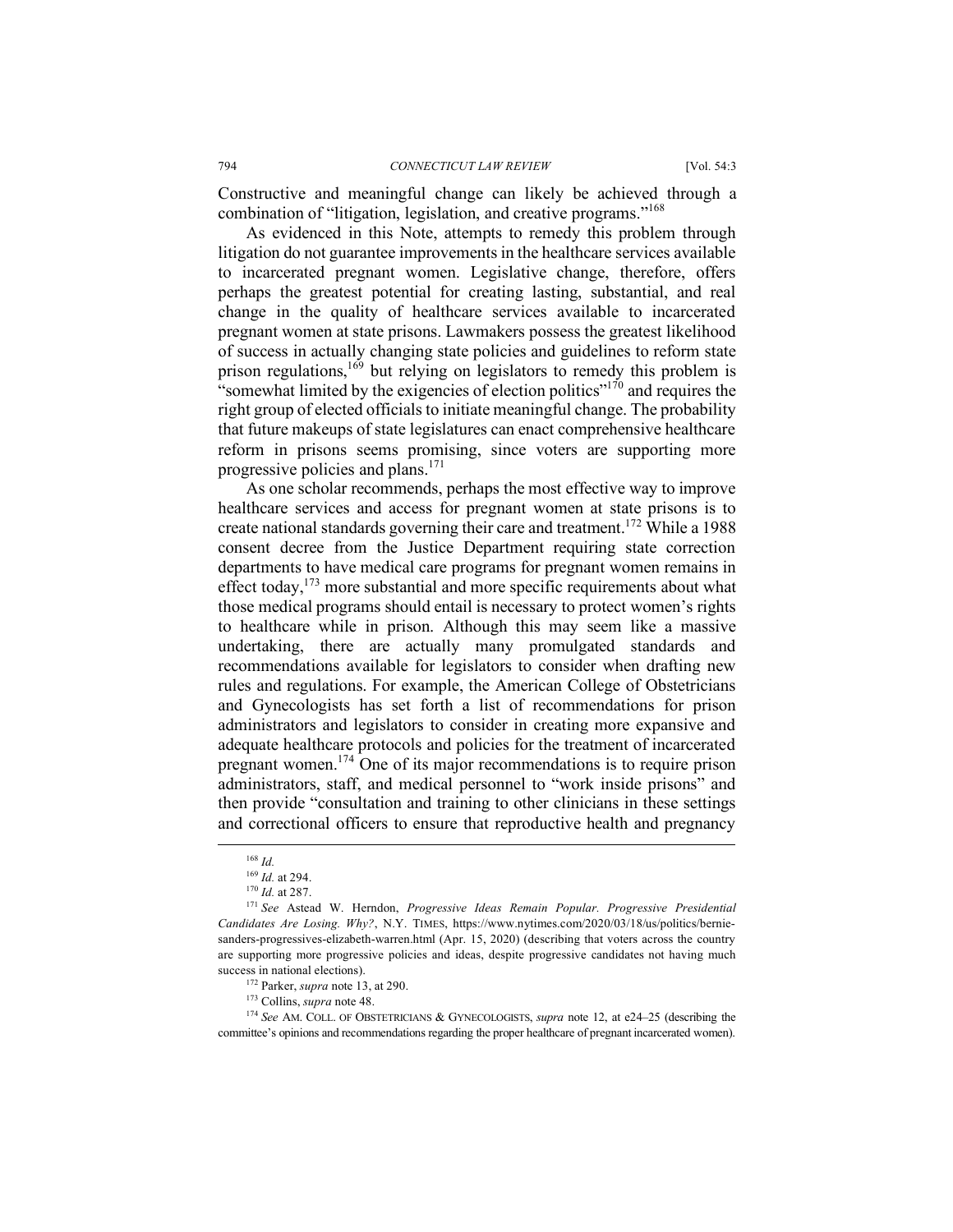needs are being appropriately addressed."175 These educational efforts can give individuals who interact with pregnant inmates more information about signs, symptoms, and conditions that may be affecting this subset of the prison population. Providing medical personnel and other prison staffers with an increased awareness and sensitivity to some of the experiences of pregnant inmates could allow them to spot warning signs of certain conditions earlier. Trainings of this nature would have been helpful for the staff of York Correctional Institution when various personnel consistently turned Ms. Laboy away from medical services while she was experiencing pre-term labor. 176

If no comprehensive mandate is possible, legislatures could offer incentives for prisons to adopt policies on their own that promote and protect the healthcare of pregnant inmates. Scholars have suggested that state legislative bodies could adopt policies that encourage state prisons to implement better healthcare services and treatment by promising increased state funding, tax breaks, or other benefits.<sup>177</sup> This option may be particularly successful since, as one scholar notes:

The prison-warden defendants would certainly prefer to run institutions that are not overcrowded, that have adequate ventilation, adequate nutrition, and enough security[,] . . . but they often lack adequate funding to do so, and so are delighted if a court requires the legislature to increase their budgets. . . . [They] generally would be pleased to address prisoners' requests.<sup>178</sup>

An incentives system could therefore be an effective way to provide prison officials with the resources and tools they need to enact better policies to ensure quality healthcare for some of the prison's most vulnerable populations, namely pregnant inmates. This sort of legislative action could also save the state money, since the goal is for these prisons to have better healthcare and, therefore, fewer lawsuits like *Laboy v. Semple*. 179

One scholar opines that, although comprehensive national standards outline specific steps prisons and states should adopt to improve healthcare available to pregnant inmates, a larger solution would be to reform the criminal justice system in a way that would "reduce the 'number of women'"

<sup>&</sup>lt;sup>175</sup> *Id.* at e24.<br><sup>176</sup> For further discussion, see *supra* Part I.A.

<sup>177</sup> *See* Parker, *supra* note 13, at 287 ("Furthermore, legislation can create an atmosphere for encouraging correctional facilities—by providing funding, indicating concern through hearings, and so forth—to take proactive steps to improve conditions for pregnant women.").

<sup>178</sup> *Id.* at 287–88 (quoting Susan N. Herman, *Slashing and Burning Prisoners' Rights: Congress and the Supreme Court in Dialogue*, 77 OR. L. REV. 1229, 1287 (1998)).<br><sup>179</sup> *See id.* at 287 ("Action by state legislatures would probably save money drawn from state coffers

to wage costly litigation battles by directly addressing problems that some corrections officials seem to favor managing in court.").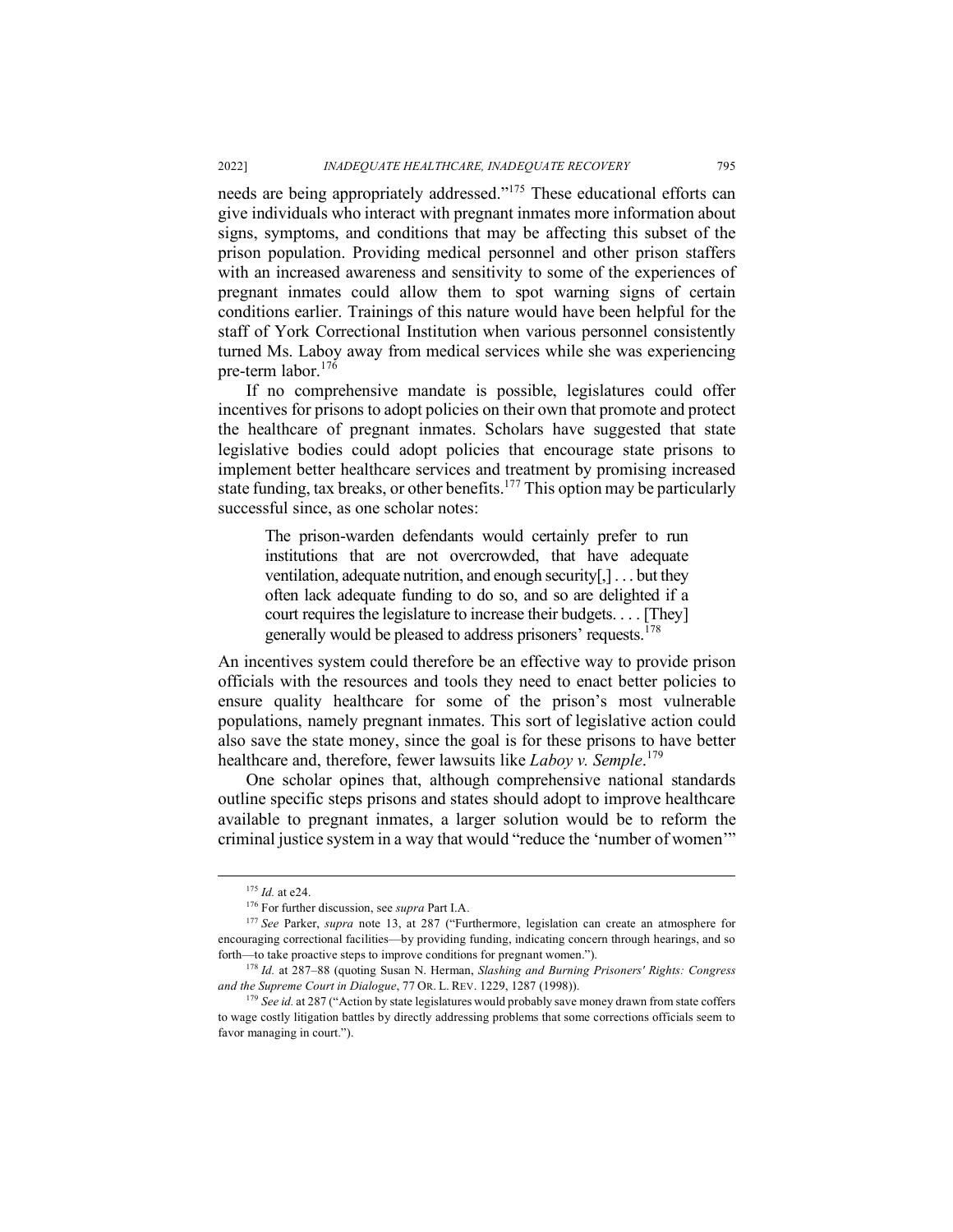in prison who are subject to the prison's healthcare services.<sup>180</sup> Legal experts and commentators agree that there are a variety of ways to accomplish this goal of reforming the criminal justice system. Existing literature suggests the most effective methods of reform include "sentencing reform to reduce mandatory-minimum sentences" and the "implementation of alternatives to prison time through specialized courts such as drug, mental health, and veteran courts."<sup>181</sup> By implementing these measures, prisons can lower population numbers and preemptively decrease the scope of some of these problems.

The above recommendations are just starting points when it comes to available options for remedying the problem of the inadequacy of healthcare services available to pregnant inmates. No matter what measures are implemented, change is long overdue. While policy implications are indeed helpful, the key to enacting meaningful change will be combating the "enforcement gaps" and making it easier for states to have a clear sense of the law.<sup>182</sup> Remedial measures involving "explicit standards of care,"<sup>183</sup> legislative change, or national regulations will likely be the strongest starting point to creating lasting and substantial change at state prisons concerning healthcare. Overall, one thing is clear: prison healthcare policies regarding pregnant inmates need to be reformed in order to protect this vulnerable population's right to receive adequate healthcare services.

#### **CONCLUSION**

Incarcerated pregnant women have been deprived of adequate healthcare for far too long in the United States. Pregnant inmates are a group of women that require "highly specific care."184 A woman's incarcerated status should not jeopardize her right to receive pregnancy-specific healthcare. Since the "wellbeing of a woman's baby is also contingent on the quality of care the mother receives," $185$  this issue affects not only an existing vulnerable population, but also future generations. Women deserve to feel safe while they are pregnant, wherever they are.<sup>186</sup> Incarceration should not mean that women must forfeit the ability to receive proper and adequate healthcare.

One of the most serious implications of this problem is that the prison systems in the United States disproportionately incarcerate black women.<sup>187</sup> As one scholar notes, "[t]he challenges that pregnant [inmates or] pretrial

<sup>181</sup> *Id.*

<sup>187</sup> *Id.* at 141–43.

 <sup>180</sup> Smithart, *supra* note 110, at 890.

<sup>182</sup> Daniel, *supra* note 77.

<sup>183</sup> *Id.* 

<sup>&</sup>lt;sup>184</sup> *Id.* The *I*<sup>85</sup> Parker, *supra* note 13, at 294.

 $186$  Jones, *supra* note 159, at 141.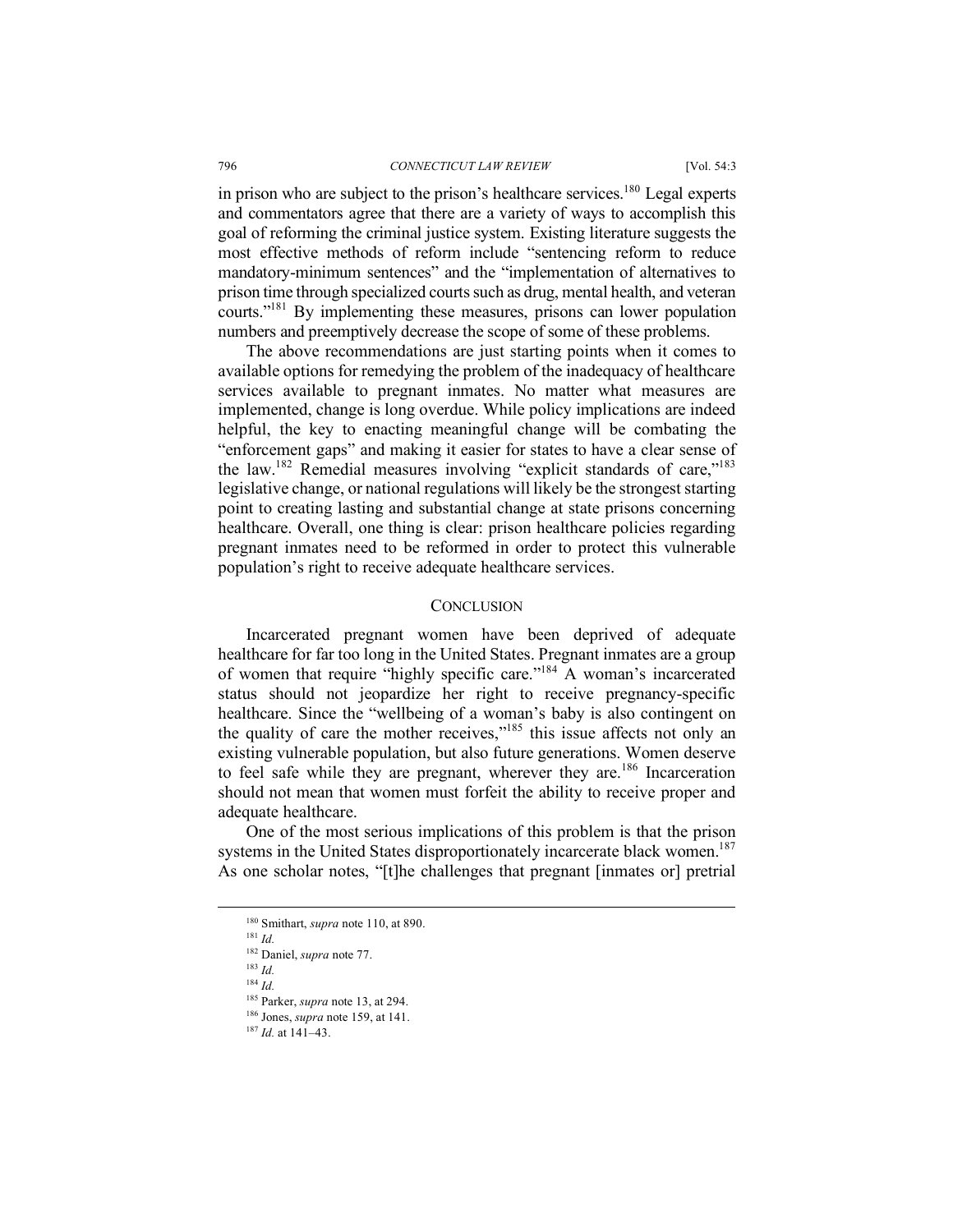detainees face reflect broader systems of racial and social hierarchy that operate to incarcerate women—in particular women of color."188 This reality is particularly frightening, considering the fact that Black women are more than three times more likely to die from pregnancy complications than non-Hispanic white women.<sup>189</sup> Many of these pregnancy-related complications, including hypertension and pre-eclampsia,<sup>190</sup> are preventable with proper treatment and medical supervision.<sup>191</sup> Therefore, in state prisons with inadequate healthcare services for pregnant inmates, "health inequities are irrefutably compounded" for pregnant Black women who are incarcerated.<sup>192</sup> In a society where Black women are imprisoned at twice the rate of white women, $193$  the inadequate healthcare available to pregnant women in prisons is likely affecting Black women at a disproportionate rate.

In *Pregnancy, Systematic Disregard and Degradation, and Carceral Institutions*, Lauren Kuhlik and Carolyn Sufrin write, "State control over reproduction in institutions of incarceration demonstrates a society that has taken the opacity of prison walls to mean that we can systematically disregard the health, value, and flourishing of certain lives.<sup>5194</sup> The way states are currently managing healthcare for pregnant inmates in state prisons is by preventing them from obtaining the medical services they need in order to take proper care of their bodies and their fetuses. But it gets worse: The structure of our legal system and the existing case precedent on this matter make it so that women who have been deprived of adequate healthcare do not have an easy route to legal recovery. Not only are § 1983 lawsuits difficult to craft, but the law on this topic is controversial and inconsistent. There is no prevailing train of legal thought, making it difficult for potential litigants to evaluate their chances of success in court. For the women who are able to win a case in court, prisons can assert a right to recover the plaintiff's jury award. In short, this system not only deprives pregnant women of adequate healthcare, but it also deprives them of an adequate legal recovery for the injustice they suffer in state prisons. The time for change is now.

 <sup>188</sup> *Id.* at 164.

<sup>&</sup>lt;sup>189</sup> *Id.* at 141–42.<br><sup>190</sup> *Id.* at 181.

<sup>&</sup>lt;sup>191</sup> *Id.* at 142.

 $192$  *Id.* 

<sup>193</sup> Lauren Kuhlik & Carolyn Sufrin, *Pregnancy, Systematic Disregard and Degradation, and Carceral Institutions*, 14 HARV. L. & POL'Y REV. 417, 422 (2020).

<sup>194</sup> *Id.* at 454.